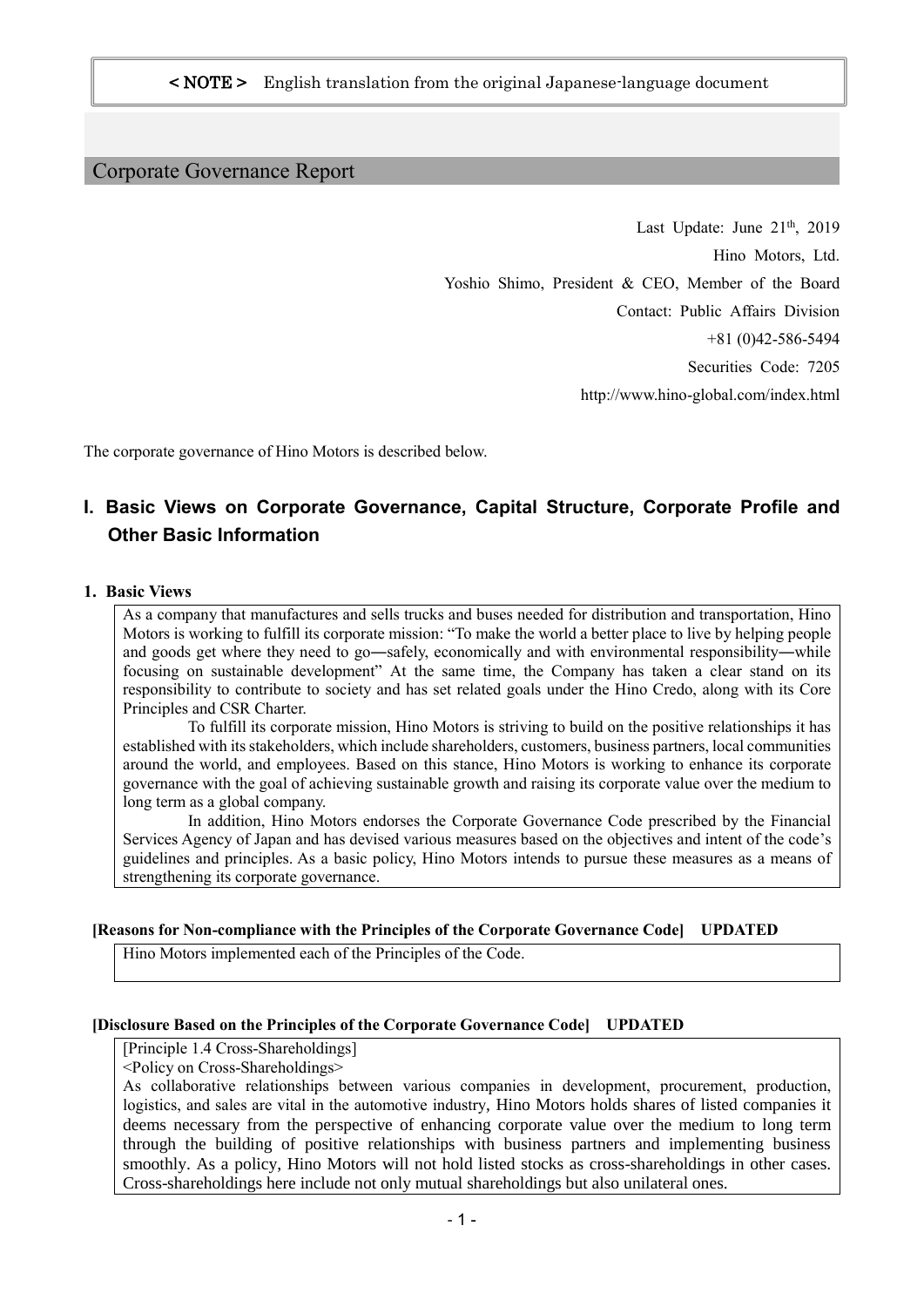Hino Motors' Board of Directors reviews the justification for ownership of cross-shareholdings annually through quantitative verification of returns, including associated profit and dividends received, in addition to qualitative verification of the purpose of ownership for each stock. The Company considers the orderly sale of stock when the justification for ownership is no longer recognized.

<Basic Policy on the Exercise of Voting Rights Related to Cross-Shareholdings>

With regard to the exercise of voting rights related to cross-shareholdings, Hino Motors makes a comprehensive decision on each proposal based on a judgement of whether a proposal will lead to an increase in corporate value from a medium- to -long- term perspective, whether a proposal will undermine the justification for ownership of the stock and other criteria.

[Principle 1.7 Related Party Transactions]

Hino Motors complies with the procedures stipulated in Japan's Companies Act regarding conflict of interest transactions with officers. In addition, transactions with executive vice presidents, senior managing officers and managing officers who are not directors have to be approved by and reported to the Board of Directors. Moreover, regular checks are conducted by the Audit & Supervisory Board, General Administration Division, Finance & Accounting Division, and Legal and Intellectual Property Division.

Sales of products and other goods to TOYOTA MOTOR CORPORATION, the parent company of Hino Motors, are determined in price negotiations each fiscal year by taking into account such factors as the market prices of raw materials and the contracted production volume. Other transactions with the parent company are conducted at a reasonable price following discussions with the parent company and take full account of such factors as market prices in the same way as for regular terms of transactions. The interest rate when borrowing funds is determined by taking the market interest rate into account in the same way as for regular transactions.

[Principle 2-6. Roles of Corporate Pension Funds as Asset Owners]

Hino Motors has established an expert committee so that the organization responsible for the corporate pension fund can take appropriate action, such as monitoring the investment manager, for proper management of the corporate pension reserve fund and the sound operation of the pension plan into the future. Hino Motors also strives to further strengthen the required human resources for the expert committee.

[Principle 3.1 Full Disclosure]

(1) Company objectives (management philosophy, etc.), business strategies and business plans Please refer to the HINO Credo and business strategies posted on the Hino Motors corporate website. HINO Credo

[http://www.hino-global.com/corp/about\\_us/hino\\_credo.html](http://www.hino-global.com/corp/about_us/hino_credo.html) Hino's business strategies for the future [http://www.hino-global.com/corp/for\\_investors/business\\_strategy.html](http://www.hino-global.com/corp/for_investors/business_strategy.html)

(2) Basic views and guidelines on corporate governance Please refer to "I.1 Basic Views" in this document where this is noted.

(3) Board policies and procedures determining the remuneration of the senior management and directors Please refer to II.1 Director Remuneration and Policy on Determining Remuneration Amounts and Calculation Methods in this document, which notes the policies and procedures in determining the remuneration of senior management and directors.

(4) Board policies and procedures in the appointment and dismissal of senior management and the nomination of directors and audit & supervisory board member candidates

The policies and procedures for the appointment and dismissal of senior management and the nomination of candidates for directors and audit & supervisory board members at Hino Motors are as below.

<Policies>

Hino Motors selects human resources who are capable of contributing to sustained growth, giving comprehensive consideration to factors such as the credentials, character and insight of each person from the viewpoints of appropriate and swift decision making, the right person for the job, and diversity. Hino Motors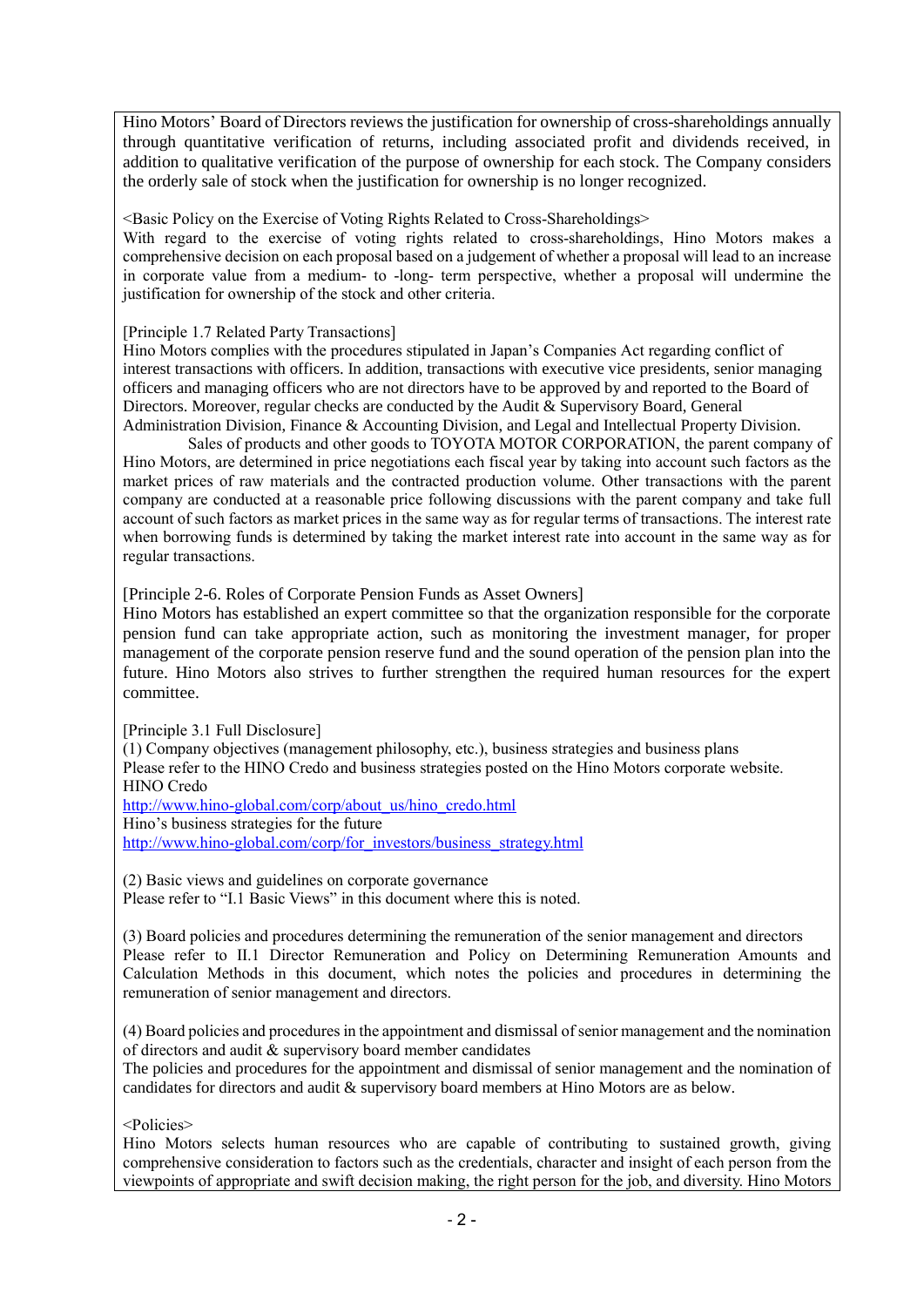selects outside directors/audit & supervisory board members from the viewpoint of enhancing management monitoring and supervisory functions, giving comprehensive consideration to factors such as experience of corporate management at other companies, industry understanding, and expertise in addition to independence.

## <Procedures>

Each year, personnel are submitted to and approved by the general meeting of shareholders after approval by the Board of Directors. A Proposal Review Committee for Officers meeting composed of the Chairman, the President and the independent director prepares a proposal to be submitted to the Board of Directors and a proposal to be recommended to the Audit & Supervisory Board for the nomination of candidates for directors and audit & supervisory board members. (meeting held in January 2018)

(5) Explanations with respect to the individual appointments and dismissals and nominations based on the board policies and procedures in the appointment of the senior management and the nomination of directors and audit & supervisory board member candidates:

Refer to the Notice of Convocation for the General Meeting of Shareholders posted on the corporate website, which contains explanations with respect to the appointments and dismissals of senior management and the nominations of individual directors and audit & supervisory board members.

[Principle 4.1 Roles and Responsibilities of the Board (1)]

Supplementary Principle 4.1.1

The Board of Directors at Hino Motors decides on the implementation of important business as well as supervising the execution of duties by the directors. Hino Motors has also secured a system to ensure that the duties of the directors are executed efficiently. The Board of Directors and the directors lead and supervise the executive officers based on management policy while collaborating with them from a management perspective. At the same time, they delegate executive authority in each organization to executive vice presidents, senior managing officers and managing officers to carry out flexible decision making.

Matters relating to the judgements and decisions of the Board of Directors and matters related to the scope of delegation to and the judgements and decisions of executive vice presidents, senior managing officers and managing officers are clearly stipulated in the Articles of Incorporation of the Company and the Regulations of the Board of Directors in addition to the Regulations for Approval of Important Issues, the Regulations on Senior Managing Officers and Managing Officers and other regulations. Of these, the Regulations of the Board of Directors defines the matters to be resolved and reported at the Board of Directors as follows, and these matters are deliberated and resolved at the Board of Directors' meeting composed of the Chairperson of the Board of Directors and all the directors.

<Matters to be resolved>

(1) Matters provided for in Japan's Companies Act and other laws and regulations

(2) matters provided for the Company's Articles of Incorporation

(3) matters delegated by resolution of the general meeting of shareholders

(4) other important matters of management

<Matters to be reported>

(1) The state of execution of business and other matters provided for in Japan's Companies Act and other laws and regulations

(2) Other matters deemed necessary by the Board of Directors

[Principle 4.9 Independence Standards and Qualification for Independent Directors] Please refer to II. 1 Independent Directors/Audit & Supervisory Board Members in this document.

[Principle 4.11 Preconditions for Board and Audit & Supervisory Board Effectiveness] Supplementary Principle 4.11.1

Please refer to the preceding [Principle 3.1 Full Disclosure] under which this is noted in iv) Board policies and procedures in the appointment of the senior management and the nomination of directors and audit  $\&$ supervisory board member candidates.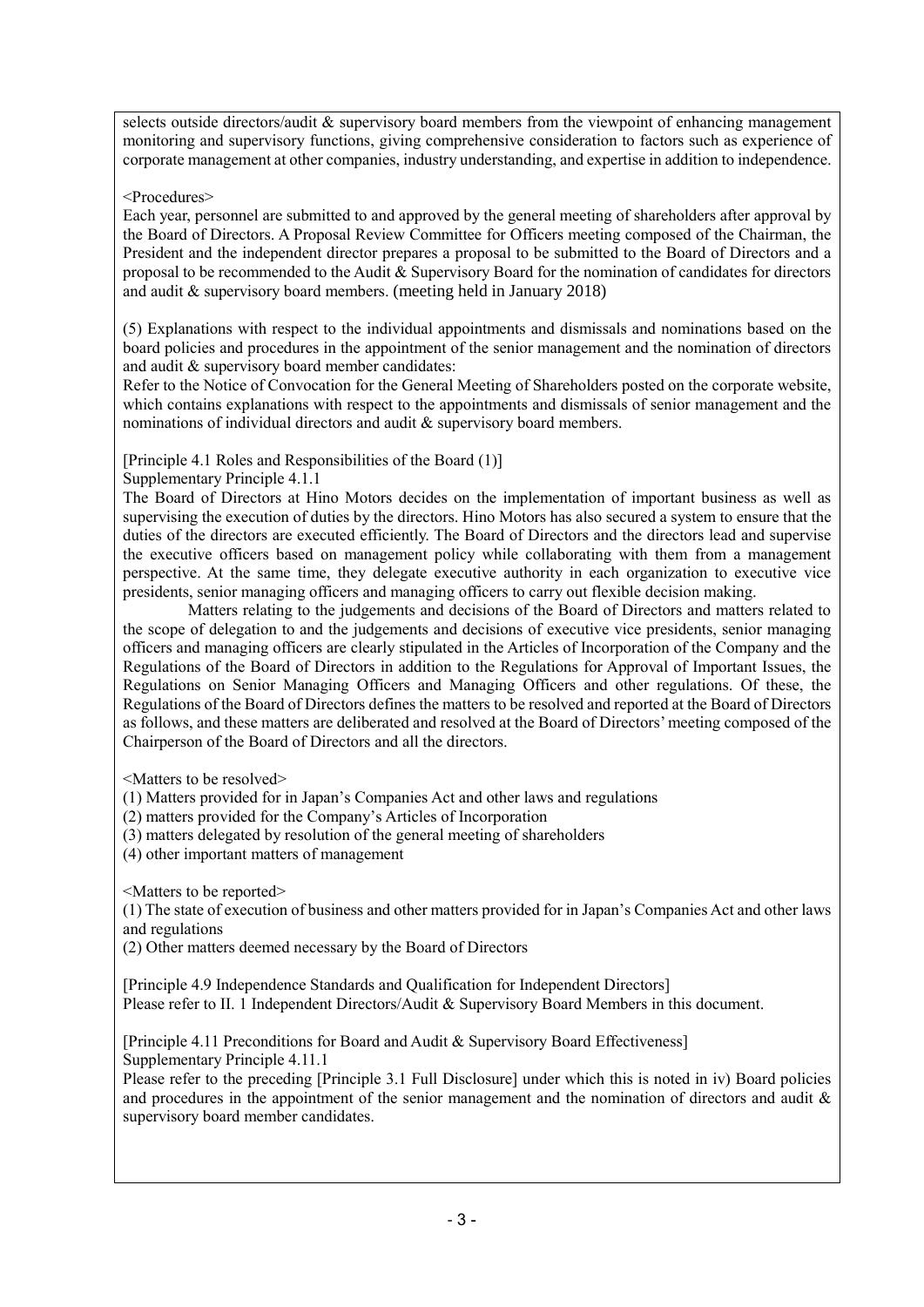Supplementary Principle 4.11.2

The concurrent service of officers at other listed companies is noted in the *HINO Report* (Business Report) and the Notice of Convocation for the General Meeting of Shareholders posted on the Company's corporate website as well as on EDINET (Electronic Disclosure for Investors' NETwork). Please refer to the Securities Report.

Supplementary Principle 4.11.3

Hino Motors established a Corporate Governance Committee with the aim of increasing the effectiveness of corporate governance and further contributing to sustained growth and enhancement of corporate value.

In addition to initiating discussion on the form that the Board of Directors should take (recommendations to the Board of Directors as necessary) and the sharing of management information involving all of the independent directors and non full-time director, the Corporate Governance Committee has implemented an evaluation of the effectiveness of the Board of Directors.

An outline of the evaluation conducted (once a year) this year, its results, and an outline of the measures for improvement of the issues identified are presented below.

- (1) Subjects of evaluation (evaluation method)
- All directors, including outside directors (questionnaire-style self-evaluation)
- (2) Objective of evaluation
- Establishment of the plan-do-check-act (PDCA) cycle in order to continuously improve and enhance the functions of the Board of Directors
- (3) Areas of evaluation
- Evaluation of the roles and responsibilities that the Board of Directors should fulfill (including the roles and responsibilities of the Board in General Principle 4 of the Corporate Governance Code)
- Evaluation of the structures that support the effectiveness of the Board of Directors (composition and operation of the Board of Directors, the quality of discussion at the Corporate Governance Committee, and support for the activities of outside directors, etc.)
- (4) Evaluation Results
- Overall, the Board of Directors operates appropriately and engages in free, vigorous and constructive discussion on key matters such as corporate strategy while responding to changes in the environment. The fact that the Board of Directors presented "Challenge2025" (announced in October 2018), business strategies that sets 2025 as a milestone, was highly evaluated. In addition, Hino Motors has moved ahead with strengthening the structure of the Legal Department, which supports compliance risk management and risk taking. It was affirmed that the decision-making process in execution of each the company's business was appropriate, and that the directors fulfill their obligations for mutual oversight.
- On the other hand, issues were identified such as supervision of specific initiatives toward the achievement of "Challenge 2025," and consideration of changes to the structure of the Board of Directors that would further enhance its independence, objectivity and diversity. Moreover, supervision of the implementation status of important matters, which was an issue last year, has been strengthened, but there is still work to be done on remaining issues.

(5) Improvement measures

Going forward, the Board of Directors will operate following a full review of the improvement measures below in particular.

- In order to achieve Challenge2025, the Board of Directors will primarily supervise the progress of the following initiatives.

- 1. Providing the best products and boosting current profitability to achieve sustainable growth
- 2. Strengthening total support to underpin stabilization of the earnings base
- 3. Providing new value that solves the issues of customers and society, utilizing C.A.S.E. (car connectivity, autonomous or assisted driving, car sharing, and electrified powertrains and components)
- 4. Reducing fixed costs through radical operational reform and streamlining and shifting resources to new initiatives

- Reviewing the composition of the Board of Directors to further increase effectiveness of supervision

- Implementing systematic supervision of the implementation status of important matters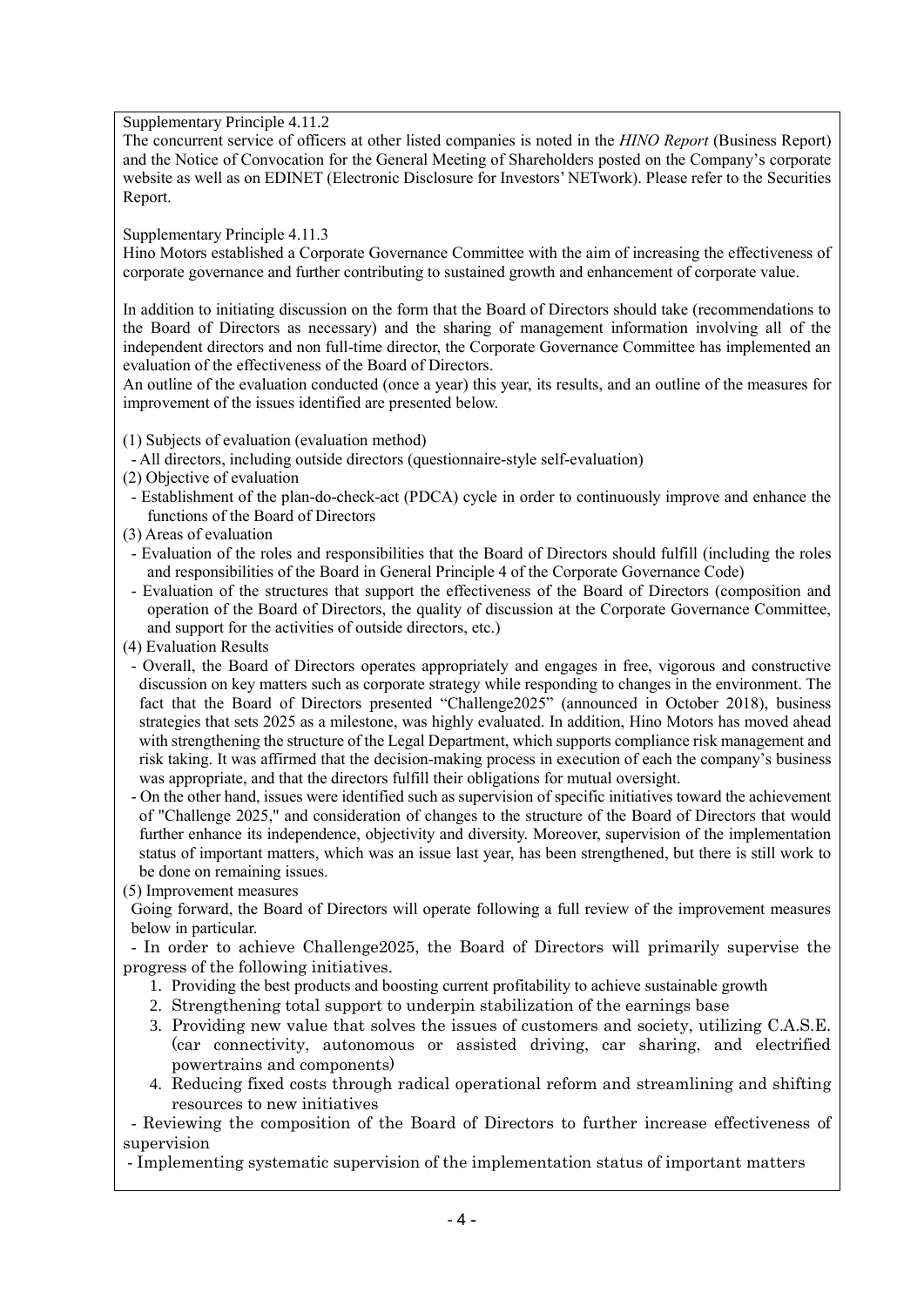[Principle 4.14 Training for Directors and Audit & Supervisory Board Members]

Supplementary Principle 4.14.2

Hino Motors will establish opportunities for training and activities from the perspective of identifying changes in the environment and other factors to promote sustained growth in addition to understanding and practicing the HINO Credo which is "to make the world a better place by helping people and goods get to where they need to — safely, economically and with environmental responsibility — while focusing on sustainable development."

[Principle 5.1 Policy for Constructive Dialogue with Shareholders]

Hino Motors believes that timely and appropriate disclosure of business information is important in order to deepen an accurate understanding of the Company. Based on this view, Hino Motors strives for constructive dialogue with shareholders and investors and aims to increase corporate value over the medium to long term by taking the opinions obtained through this dialogue seriously and using them as reference information in the management of the Company.

## <Forums for and Views on Dialogue>

## 1. General Meeting of Shareholders

Hino Motors views the General Meeting of Shareholders as a forum for important dialogue with all of its shareholders and believes that it deepens understanding of the Company through reports on subjects that include the progress of operations and outcomes and issues to be addressed as well as question and answer sessions. The opinions received from shareholders through this dialogue are then used as reference information in the management of the Company.

Moreover, Hino Motors strives to enhance information provision through such means as holding facility tours for shareholders who wish to visit on dates other than the day of the General Meeting of Shareholders.

## 2. Other

With regards to forums for dialogue other than the General Meeting of Shareholders, Hino Motors provides mass media announcements and analyst briefings on financial results each quarter, and the Company President also takes part in these forums each six-monthly period.

In addition, the Company holds various press conferences and briefings when appropriate in an effort to further deepen understanding of its management strategy and business content. Dialogue is also held with investors, including regular participation by the director in charge of the Public Affairs Division in conferences organized by securities companies.

Furthermore, the Company responds to individual questions and requests for interviews as appropriate based on the nature of the request and other factors.

The director in charge of the Public Affairs Division oversees dialogue other than the General Meeting of Shareholders, covering the implementation as well as in-house cooperation including regular meetings between the departments concerned. When necessary, this director reports on the opinions obtained through the dialogue, passing them on as feedback to senior management.

#### <Management of Insider Information>

In addition to the operation of in-house regulations on insider trading, Hino Motors strives to prevent the unintended leakage of insider information by further raising awareness through attendance at various seminars and participation in training and rigorous management for officers and employees involved in dialogue.

A number of employees also participate in forums for dialogue together in an effort to check and monitor each other.

Before the day when the financial results for each quarter are announced, the Company refuses requests for interviews concerning performance and also refrains from responding to similar inquiries.

(Establishment of silent period for approximately one month before announcement of financial results)

<Identification of Shareholder Ownership Structure>

Hino Motors identifies its shareholder ownership structure in a timely manner using an external data service company and other means and strives to utilize this information in dialogue.

# **2. Capital Structure**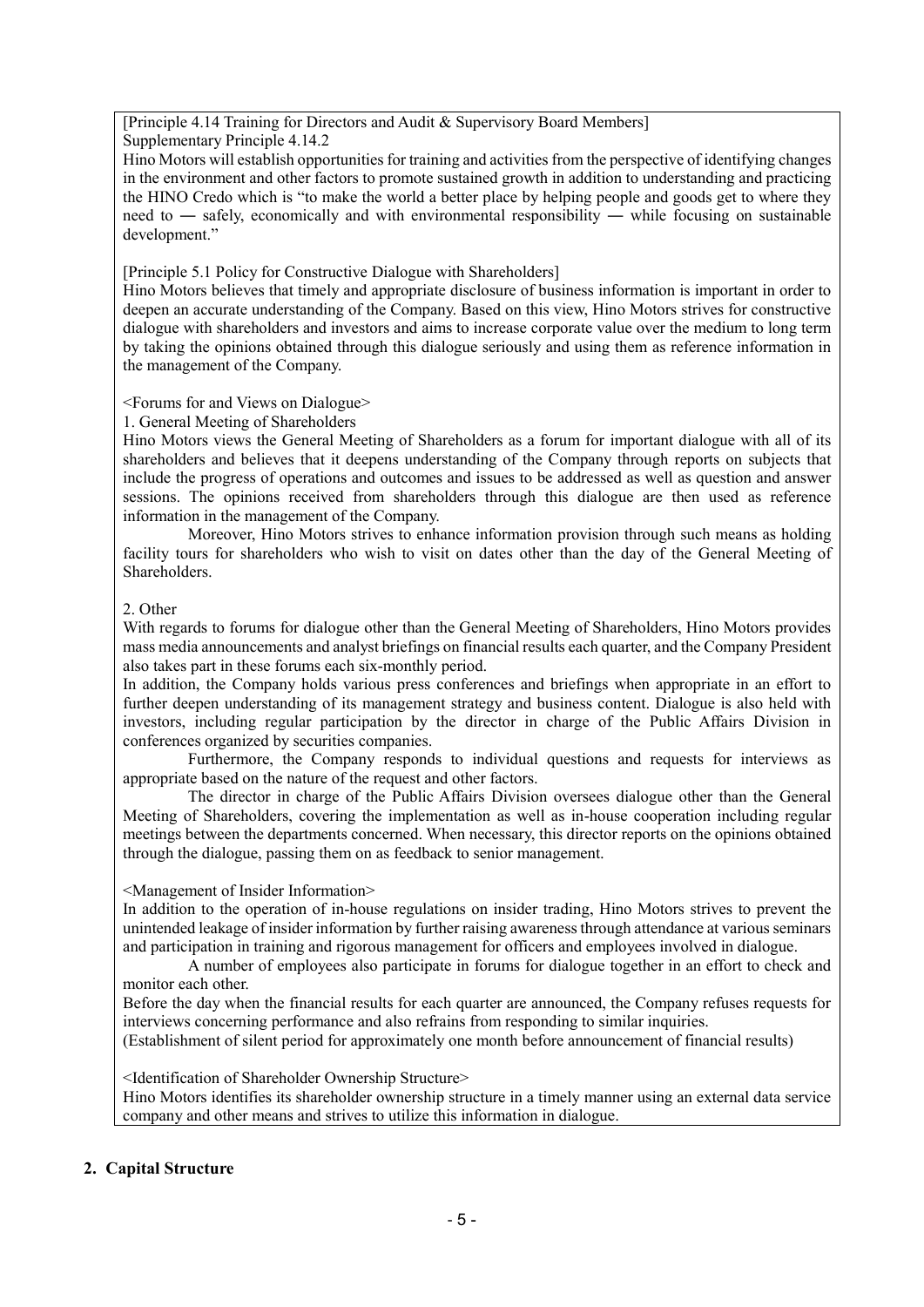| Percentage of Shares Held by Foreign |  |  | From 10% to less than 20% |
|--------------------------------------|--|--|---------------------------|
| Investors                            |  |  |                           |

## **[Description of Major Shareholders]**

| Name / Company Name                                  | Number of Shares Owned | Percentage $(\%)$ |
|------------------------------------------------------|------------------------|-------------------|
| TOYOTA MOTOR CORPORATION                             | 287,897,126            | 50.15             |
| The Master Trust Bank of Japan, Ltd. (Trust Account) | 47,632,200             | 8.30              |
| Japan Trustee Services Bank, Ltd. (Trust Account)    | 23,119,200             | 4.03              |
| Japan Trustee Services Bank, Ltd. (Trust Account 9)  | 12,366,200             | 2.15              |
| JPMorgan Chase Bank, 385151                          | 6,134,265              | 1.07              |
| Japan Trustee Services Bank, Ltd. (Trust Account 5)  | 4,913,600              | 0.86              |
| Tokio Marine & Nichido Fire Insurance Co., Ltd.      | 4,884,060              | 0.85              |
| Japan Trustee Services Bank, Ltd. (Trust Account 7)  | 4,572,400              | 0.80              |
| Nisshinbo Holdings Inc.                              | 4,209,250              | 0.73              |
| <b>DENSO CORPORATION</b>                             | 4,095,687              | 0.71              |

| Existence of Controlling<br>Shareholders<br>(excluding parent company) |                                                                                          |  |  |  |
|------------------------------------------------------------------------|------------------------------------------------------------------------------------------|--|--|--|
| <b>Existence of Parent Company</b>                                     | <b>TOYOTA MOTOR CORPORATION</b><br>(listed stock exchanges: Tokyo, Nagoya, and overseas) |  |  |  |
| Supplementary Explanation                                              |                                                                                          |  |  |  |

―

#### **3. Corporate Attributes**

| Listed Stock Market and Market Section        | Tokyo Stock Exchange First Section, Nagoya<br>Stock<br><b>Exchange First Section</b> |  |  |  |  |  |  |  |  |
|-----------------------------------------------|--------------------------------------------------------------------------------------|--|--|--|--|--|--|--|--|
| Fiscal Year-End                               | March                                                                                |  |  |  |  |  |  |  |  |
| Type of Business                              | Transportation equipment                                                             |  |  |  |  |  |  |  |  |
| Number of Employees (consolidated) as of the  |                                                                                      |  |  |  |  |  |  |  |  |
| End of the Previous Fiscal Year               | More than $1,000$                                                                    |  |  |  |  |  |  |  |  |
| Sales (consolidated) as of the End of the     | More than $\angle 1$ trillion                                                        |  |  |  |  |  |  |  |  |
| Previous Fiscal Year                          |                                                                                      |  |  |  |  |  |  |  |  |
| Number of Consolidated Subsidiaries as of the |                                                                                      |  |  |  |  |  |  |  |  |
| End of the Previous Fiscal Year               | From 50 companies to less than 100 companies                                         |  |  |  |  |  |  |  |  |

# **4. Policy on Measures to Protect Minority Shareholders in Conducting Transactions with Controlling Shareholder**

Toyota Motor Corporation is the parent company of Hino Motors and holds 50.2 % of the voting rights (50. 3 % when indirect holdings are included) in the Company as of March 31, 2019. Sales of products and other goods to the parent company are determined in price negotiations each fiscal year by taking into account such factors as the market prices of raw materials and the contracted production volume. Other transactions with the parent company are conducted at a reasonable price following discussions with the parent company and take full account of such factors as market prices in the same way as for regular terms of transactions. The interest rate when borrowing funds is determined by taking the market interest rate into account in the same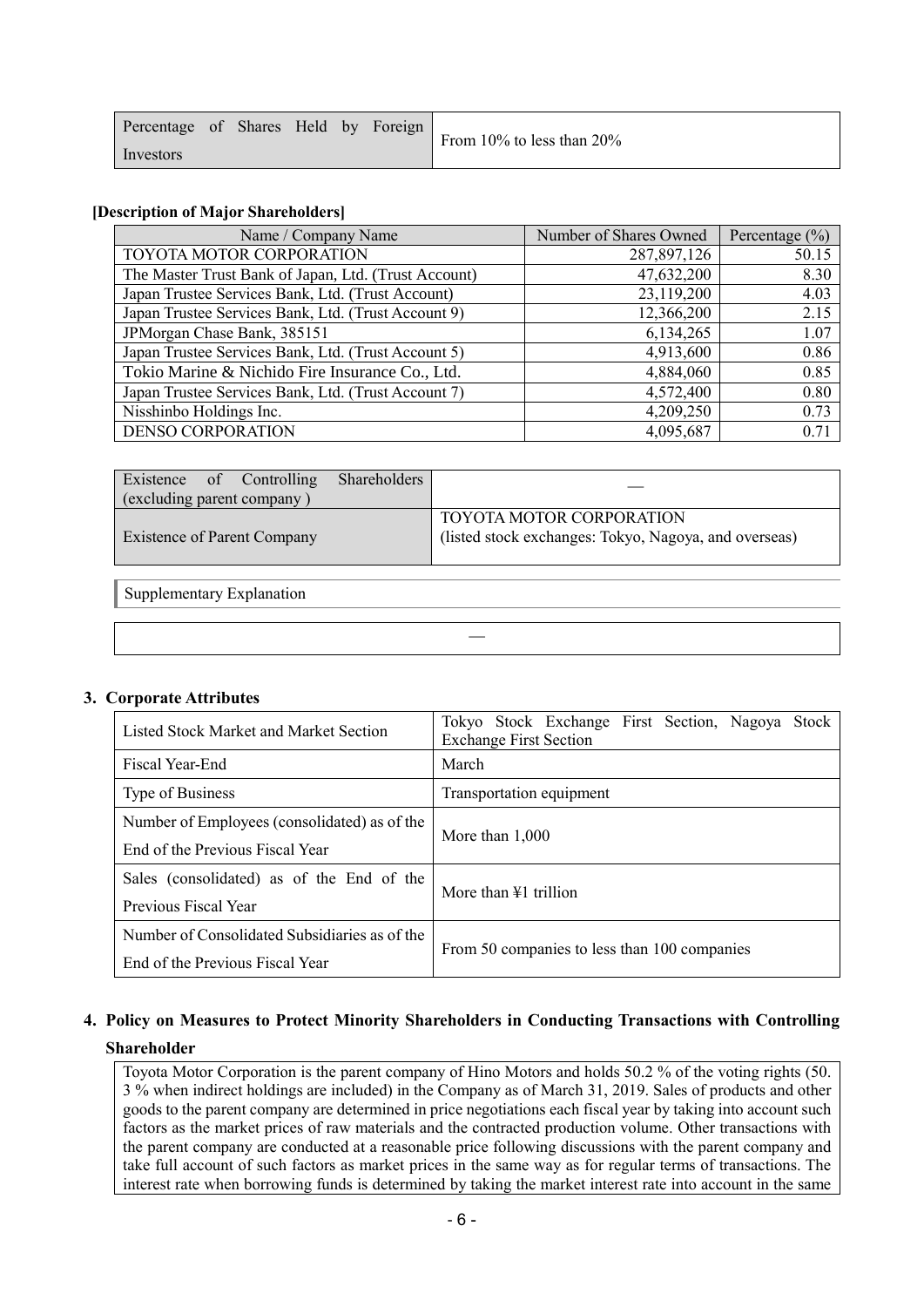way as for regular transactions. Consequently, it is considered that transactions with the parent company do not harm the rights of the Company or, consequently, of minority shareholders.

## **5. Other Special Circumstances which may have Material Impact on Corporate Governance**

In conducting business activities as a member of the Toyota Group, Hino Motors strives for collaboration and cooperation with Toyota Group companies to strengthen its management base. Meanwhile, the Company has the Hino Group's unique Hino brand business that includes trucks, buses and engines, which accounts for 73% of Company sales, and engages in independent product planning, research and development, procurement, production and sales activities. While complying with the policies of the Group overall as a member of the Toyota Group, Hino Motors has established its own corporate governance framework.

# **II. Business Management Organization and Other Corporate Governance Systems regarding Decision-making, Execution of Business, and Oversight in Management**

## **1. Organizational Structures and Organizational Operations**

| <b>Organization Form</b> | Company with an Audit & Supervisory Board |
|--------------------------|-------------------------------------------|
|                          |                                           |

#### **[Directors]**

| Maximum Number of Directors Stipulated in<br>Articles of Incorporation | 15                                                   |
|------------------------------------------------------------------------|------------------------------------------------------|
| Term of Office Stipulated in Articles of<br>Incorporation              | One year                                             |
| Chairperson of the Board                                               | Chairman (except when President serves concurrently) |
| Number of Directors                                                    | 10                                                   |
| Appointment of Outside Directors                                       | Appointed                                            |
| Number of Outside Directors                                            | Two                                                  |
| Number of Independent Directors                                        | Two                                                  |

Outside Directors' Relationship with the Company (1)

| Name               | Attribute            | Relationship with the Company* |  |  |  |   |  |   |  |  |  |  |
|--------------------|----------------------|--------------------------------|--|--|--|---|--|---|--|--|--|--|
|                    |                      |                                |  |  |  | e |  | g |  |  |  |  |
| Toshitaka Hagiwara | From another company |                                |  |  |  |   |  |   |  |  |  |  |
| Motokazu Yoshida   | From another company |                                |  |  |  |   |  |   |  |  |  |  |

Categories for "Relationship with the Company"

- "<sup>o</sup>" when the director presently falls or has recently fallen under the category; " $\triangle$ " when the director fell under the category in the past
- $\bullet$ " when a close relative of the director presently falls or has recently fallen under the category;

"▲"when a close relative of the director fell under the category in the past

- a. Executive of the Company or its subsidiaries
- b. Non-executive director or executive of a parent company of the Company
- c. Executive of a fellow subsidiary company of the Company
- d. A party whose major client or supplier is the Company or an executive thereof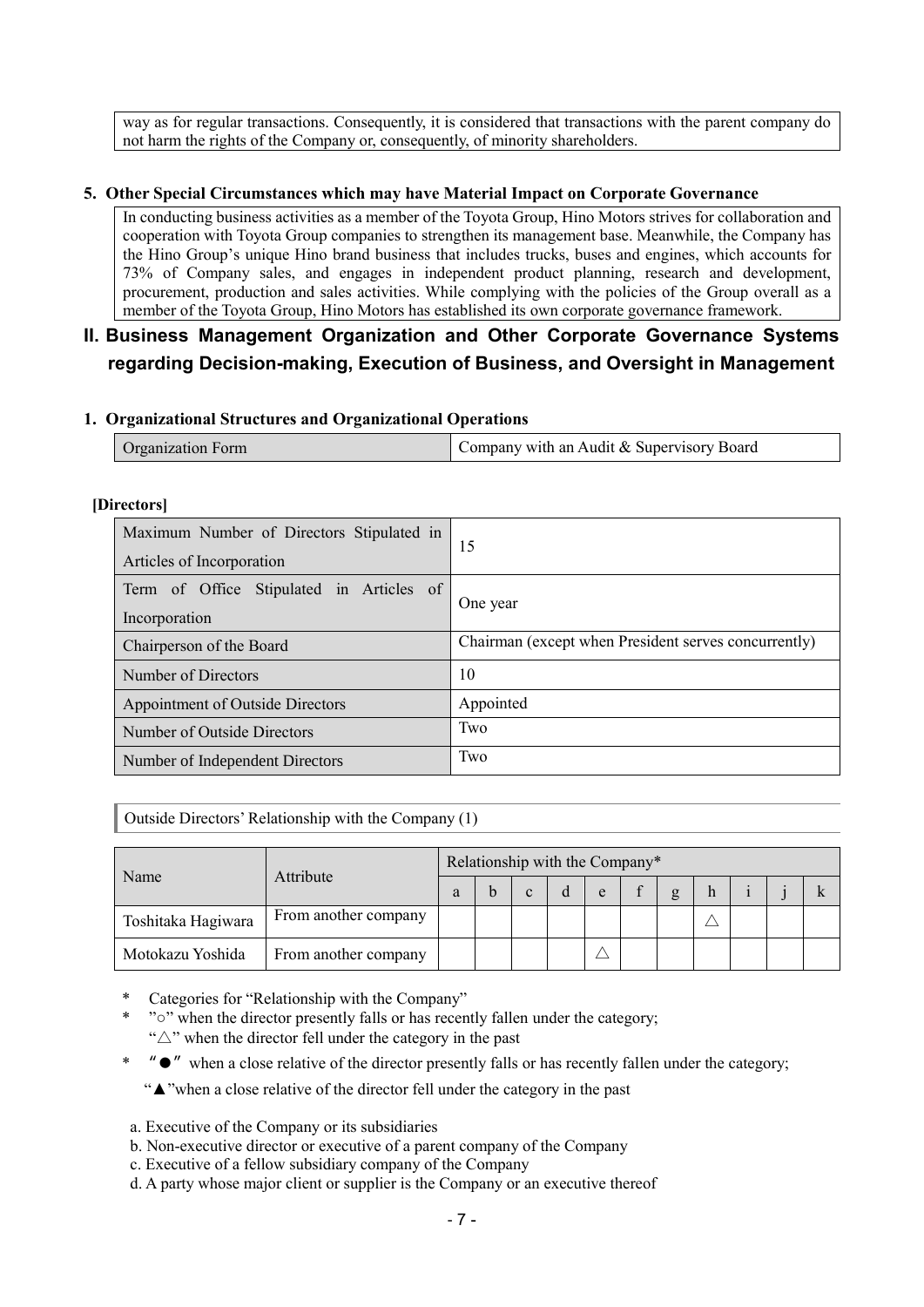e. Major client or supplier of the listed company or an executive thereof

- f. Consultant, accountant or legal professional who receives a large amount of monetary consideration or other property from the Company besides compensation as a director/audit & supervisory board member
- g. Major shareholder of the Company (or an executive of the said major shareholder if the shareholder is a legal entity)
- h. Executive of a client or supplier company of the Company (which does not correspond to any of d, e, or f) (the director himself/herself only)
- i. Executive of a company, between which and the Company outside directors/audit & supervisory board members are mutually appointed (the director himself/herself only)
- j. Executive of a company or organization that receives a donation from the Company (the director himself/herself only)
- k. Others

| Outside Directors Relationship with the Company $(2)$ |                                           |                                                                                                                                                                                                                                                                                                                                                                                                                           |                                                                                                                                                                                                                                                                                                                                                                                                                                                                                                                                                                                                                                                                                                                                                                                                                                               |
|-------------------------------------------------------|-------------------------------------------|---------------------------------------------------------------------------------------------------------------------------------------------------------------------------------------------------------------------------------------------------------------------------------------------------------------------------------------------------------------------------------------------------------------------------|-----------------------------------------------------------------------------------------------------------------------------------------------------------------------------------------------------------------------------------------------------------------------------------------------------------------------------------------------------------------------------------------------------------------------------------------------------------------------------------------------------------------------------------------------------------------------------------------------------------------------------------------------------------------------------------------------------------------------------------------------------------------------------------------------------------------------------------------------|
| Name                                                  | Designation as<br>Independent<br>Director | Supplementary<br>Explanation of<br>the Relationship                                                                                                                                                                                                                                                                                                                                                                       | <b>Reasons of Appointment</b>                                                                                                                                                                                                                                                                                                                                                                                                                                                                                                                                                                                                                                                                                                                                                                                                                 |
| Toshitaka Hagiwara                                    | $\bigcirc$                                | Hino Motors conducts<br>transactions with the<br>Financial<br>Accounting<br><b>Standards</b><br>Foundation<br>where<br>Toshitaka<br>Hagiwara<br>previously<br>served as an executive<br>officer. However,<br>as<br>there is judged to be no<br>risk of an impact on the<br>judgements<br>of<br>shareholders<br>and<br>investors in light of the<br>size and nature of the<br>transactions, a summary<br>has been omitted. | order to utilize his extensive<br>In<br>experience and deep insight as a<br>management expert in the Company's<br>management.<br>Hino<br>Motors<br>has<br>designated Toshitaka Hagiwara as an<br>independent director because there is no<br>risk of a conflict of interest with general<br>shareholders.                                                                                                                                                                                                                                                                                                                                                                                                                                                                                                                                     |
| Motokazu Yoshida                                      | $\bigcirc$                                | Hino Motors conducts<br>transactions<br>important<br>with Mitsui & Co., Ltd.<br>where<br>Motokazu<br>Yoshida<br>previously<br>served as an executive<br>officer. Until April 2009,<br>Yoshida<br>Motokazu<br>served<br>variously<br>as<br>Executive Director and<br><b>Executive Vice President</b><br>as well as Executive<br>Director<br>Senior<br>and<br>Executive<br>Managing<br>Officer at Mitsui & Co.,<br>Ltd.     | In order to utilize his extensive<br>experience and deep insight as a<br>management expert in the Company's<br>management. Mitsui & Co., Ltd., the<br>company where Motokazu Yoshida<br>served previously, is one of Hino Motors'<br>main business partners but is not one<br>with a notable impact on the Company's<br>decision making. Sales to Mitsui & Co.,<br>Ltd. in the most recent fiscal year were<br>around 3% of Hino Motors' consolidated<br>net sales. It has also been more than ten<br>years since Motokazu Yoshida resigned<br>from Mitsui & Co., Ltd, and he is not<br>currently involved in the execution of<br>that company's business.<br>Based on the above, Hino Motors<br>has designated Motokazu Yoshida as an<br>independent director as there is no risk of<br>a conflict of interest with general<br>shareholders. |

Outside Directors' Relationship with the Company (2)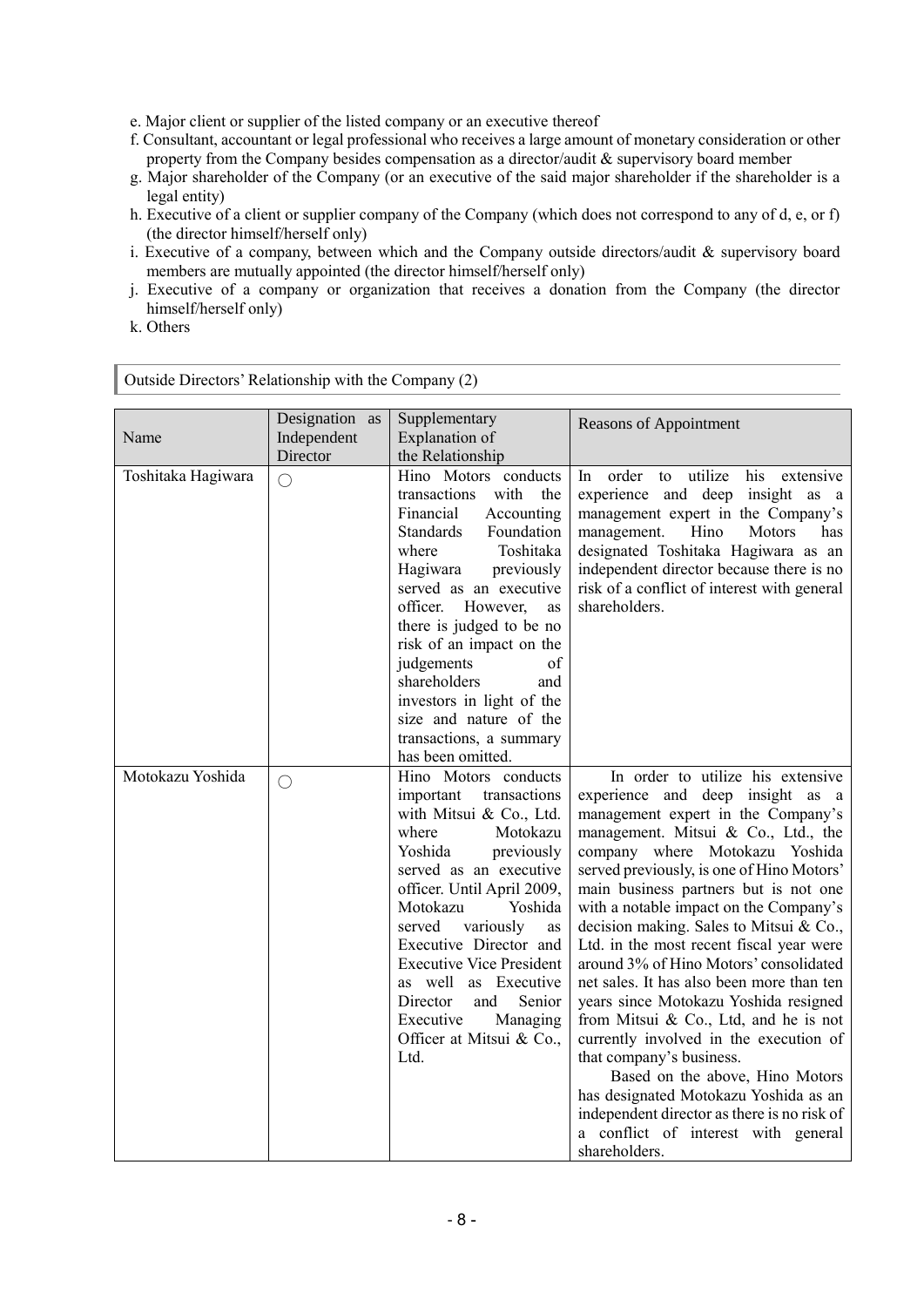| Voluntary Establishment of Committee(s)              |  |
|------------------------------------------------------|--|
| Corresponding to Nomination Committee or Established |  |
| <b>Remuneration Committee</b>                        |  |

|                       | Voluntary                 | Establishment          | of                     | Voluntary | Establishment                   | of |  |
|-----------------------|---------------------------|------------------------|------------------------|-----------|---------------------------------|----|--|
|                       | Committee                 | corresponding          | to                     | Committee | corresponding                   | to |  |
|                       | Nomination Committee      |                        |                        |           | <b>Remuneration Committee</b>   |    |  |
| Name of committee     | Proposal Review Committee |                        | for                    |           | Proposal Remuneration Committee |    |  |
|                       | Officers                  |                        | for Officers           |           |                                 |    |  |
| All committee members |                           |                        |                        |           |                                 |    |  |
| Full-time members     |                           |                        |                        |           |                                 |    |  |
| Inside directors      |                           |                        |                        |           |                                 |    |  |
| Outside directors     |                           |                        |                        |           |                                 |    |  |
| Outside experts       |                           |                        |                        |           |                                 |    |  |
| Others                |                           |                        |                        |           |                                 |    |  |
| Committee chairman    |                           | <b>Inside Director</b> | <b>Inside Director</b> |           |                                 |    |  |
|                       |                           |                        |                        |           |                                 |    |  |

Supplementary Explanation

## **[Audit & Supervisory Board Members]**

| Establishment of Audit & Supervisory Board          | Established |  |  |  |
|-----------------------------------------------------|-------------|--|--|--|
| Maximum Number of Audit & Supervisory               |             |  |  |  |
| Board Members Stipulated in Articles of 7 (or less) |             |  |  |  |
| Incorporation                                       |             |  |  |  |
| Number of Audit & Supervisory Board Members   4     |             |  |  |  |

Cooperation among Audit & Supervisory Board Members, Accounting Auditors and Internal Audit Departments

Audit & supervisory board members receive regular reports on audit planning, the implementation and results of audits, and the status of implementation of their duties from the accounting auditors and exchange opinions in addition to striving for mutual cooperation which includes witnessing onsite audits at subsidiaries during the fiscal year and monitoring and verifying the maintenance of independence and the performance of proper auditing by the accounting auditors. Audit & supervisory board members also receive reports on audit planning and implementation of audits by the Internal Audit Division as well as holding meetings when required, again with mutual cooperation.

| Appointment of Outside Audit & Supervisory<br><b>Board Members</b> | Appointed |  |  |  |
|--------------------------------------------------------------------|-----------|--|--|--|
| Number of Outside Audit & Supervisory Board<br><b>Members</b>      |           |  |  |  |
| Number of Independent Audit & Supervisory<br><b>Board Members</b>  |           |  |  |  |

Outside Audit & Supervisory Board Members' Relationship with the Company (1)

|--|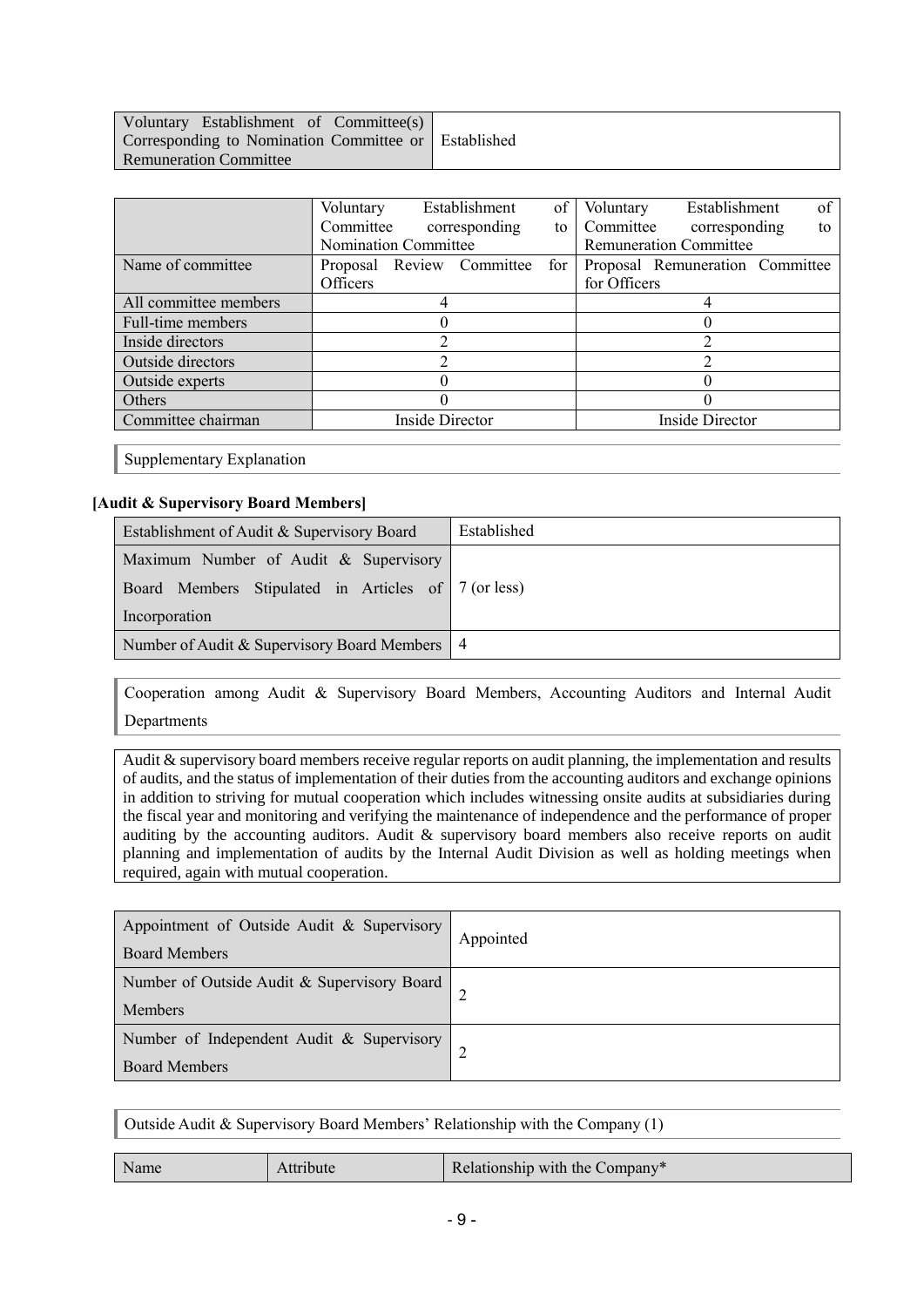|                   |                                      |  |  | $\Omega$ | ర |  |  | m |
|-------------------|--------------------------------------|--|--|----------|---|--|--|---|
| Keiko Kitamura    | Academic                             |  |  |          |   |  |  |   |
| Masahiro Nakajima | another<br>Person<br>trom<br>company |  |  |          |   |  |  |   |

- Categories for "Relationship with the Company"
- \* "O" when the director presently falls or has recently fallen under the category;
	- " $\Delta$ " when the director fell under the category in the past
		- \* "●" when a close relative of the director presently falls or has recently fallen under the category;
		- "▲"when a close relative of the director fell under the category in the past
- a. Executive of the Company or its subsidiary
- b. Non-executive director or accounting advisor of the Company or its subsidiaries
- c. Non-executive director or executive of a parent company of the Company
- d. Audit & supervisory board member of a parent company of the Company
- e. Executive of a fellow subsidiary company of the Company
- f. A party whose major client or supplier is the Company or an executive thereof
- g. Major client or supplier of the Company or an executive thereof
- h. Consultant, accountant or legal professional who receives a large amount of monetary consideration or other property from the Company besides compensation as an audit & supervisory board member
- i. Major shareholder of the Company (or an executive of the said major shareholder if the shareholder is a legal entity)
- j. Executive of a client or supplier company of the Company (which does not correspond to any of f, g, or h) (the audit & supervisory board member himself/herself only)
- k. Executive of a company, between which and the Company outside directors/audit & supervisory board members are mutually appointed (the audit & supervisory board member himself/herself only)
- l. Executive of a company or organization that receives a donation from the Company (the audit  $\&$  supervisory board member himself/herself only)
- m. Others

| Name              | Designation as<br>Independent<br>Audit<br>$\alpha$<br>Supervisory<br><b>Board Member</b> | Supplementary<br>Explanation of<br>the Relationship | Reasons of Appointment                                                                                                                                                                                                                                                                                         |
|-------------------|------------------------------------------------------------------------------------------|-----------------------------------------------------|----------------------------------------------------------------------------------------------------------------------------------------------------------------------------------------------------------------------------------------------------------------------------------------------------------------|
| Keiko Kitamura    |                                                                                          |                                                     | In order to reflect her academic<br>experience and deep insight into<br>accounting and finance in auditing<br>activities.<br>Hino Motors has designated Keiko<br>Kitamura as an independent audit &<br>supervisory board member as there is no<br>risk of a conflict of interest with general<br>shareholders. |
| Masahiro Nakajima |                                                                                          |                                                     | In order to utilize his extensive<br>experience and deep insight as a<br>management expert in the Company's<br>management, Hino<br>Motors<br>has<br>designated Masahiro Nakajima as an<br>independent director. There is no risk of<br>a conflict of interest with general<br>shareholders.                    |

Outside Audit & Supervisory Board Members' Relationship with the Company (2)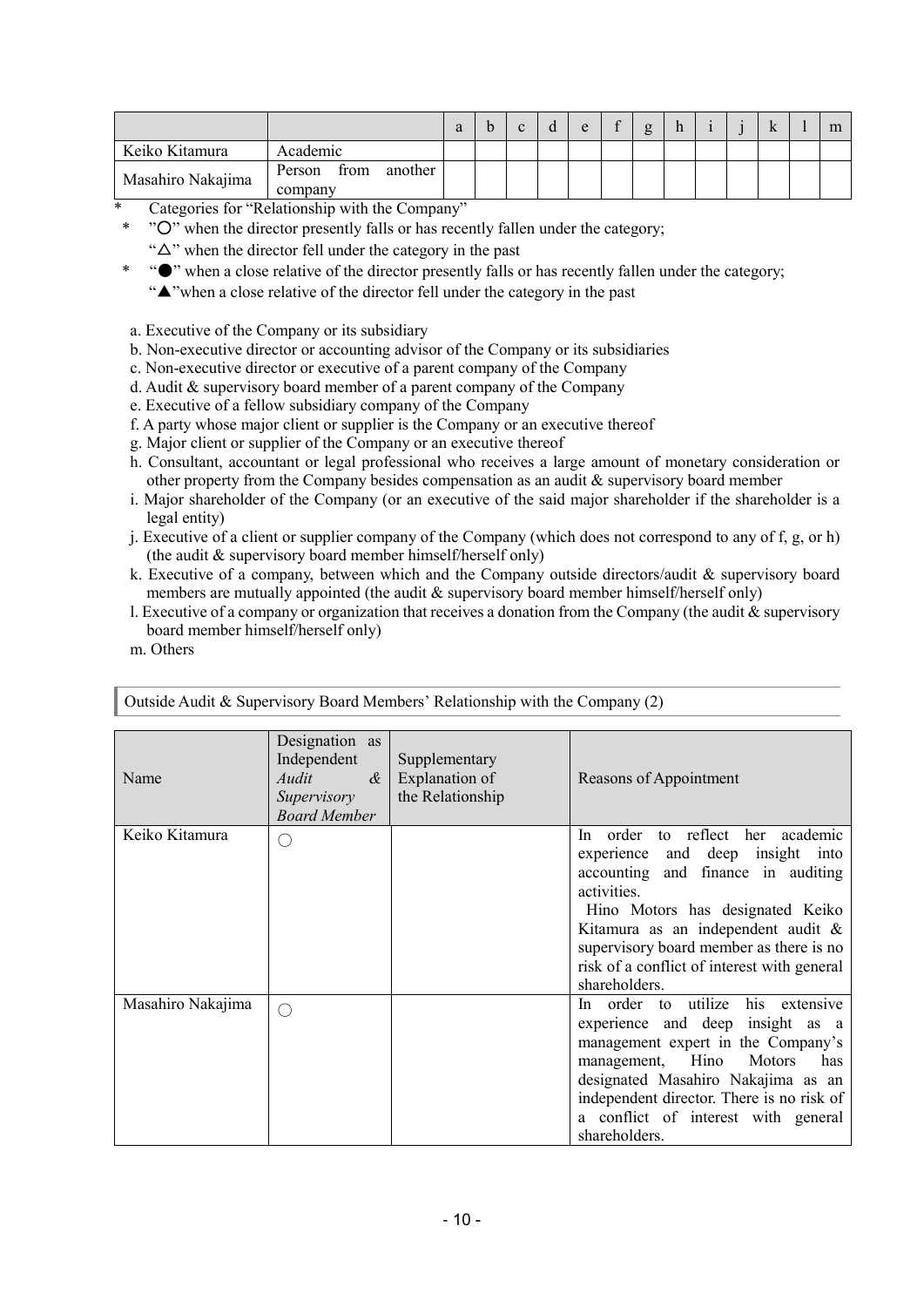#### **[Independent Directors/Audit & Supervisory Board Members]**

| Number of Independent Directors/Audit & |  |
|-----------------------------------------|--|
| <b>Supervisory Board Members</b>        |  |

Matters relating to Independent Directors/Audit & Supervisory Board Members

Based on the requirements for outside directors and outside audit & supervisory board members stipulated in Japan's Companies Act and the standards for independence set out by financial instruments exchanges, Hino Motors requires independent directors/audit & supervisory board members to have extensive experience and broad insight as a manager or knowledge in a specialized field such as accounting and to be capable of fulfilling proper supervisory and monitoring functions for the Company's management.

Hino Motors has designated as independent directors/audit & supervisory board members all of the outside directors/audit & supervisory board members who qualify as independent directors/audit & supervisory board members.

#### **[Incentives]**

Incentive Policies for Directors **Other** 

Supplementary Explanation

Hino Motors has introduced remuneration in the form of restricted stock starting in fiscal 2019 in order to encourage the sustainable enhancement of corporate value and to promote greater sharing of value with shareholders (approved at the Annual General Meeting of Shareholders in June 2019).

| others<br>$\sum_{i=1}^{n}$<br>$\cdot$ . $\cdot$ .<br>------- | Recipients of Stock Options | Inside directors, employees. |
|--------------------------------------------------------------|-----------------------------|------------------------------|
|--------------------------------------------------------------|-----------------------------|------------------------------|

Supplementary Explanation

#### **[Director Remuneration]**

| Disclosure   | 0 <sup>t</sup> | Individual | Directors' | Partial individual disclosure only |
|--------------|----------------|------------|------------|------------------------------------|
| Remuneration |                |            |            |                                    |

Supplementary Explanation

Hino Motors discloses individual directors' remuneration for persons with more than ¥100,000,000 in total consolidated remuneration in its Securities Report. The Securities Report is published on the Electronic Disclosure for Investors' NETwork (EDINET) run by the Financial Services Network, and the Business Report is published on the Company's website.

| Policy on Determining Remuneration Amounts | Established |
|--------------------------------------------|-------------|
| and Calculation Methods                    |             |

Disclosure of Policy on Determining Remuneration Amounts and Calculation Methods

The policy and procedure for determining the remuneration of directors at Hino Motors is as below.

<Policy>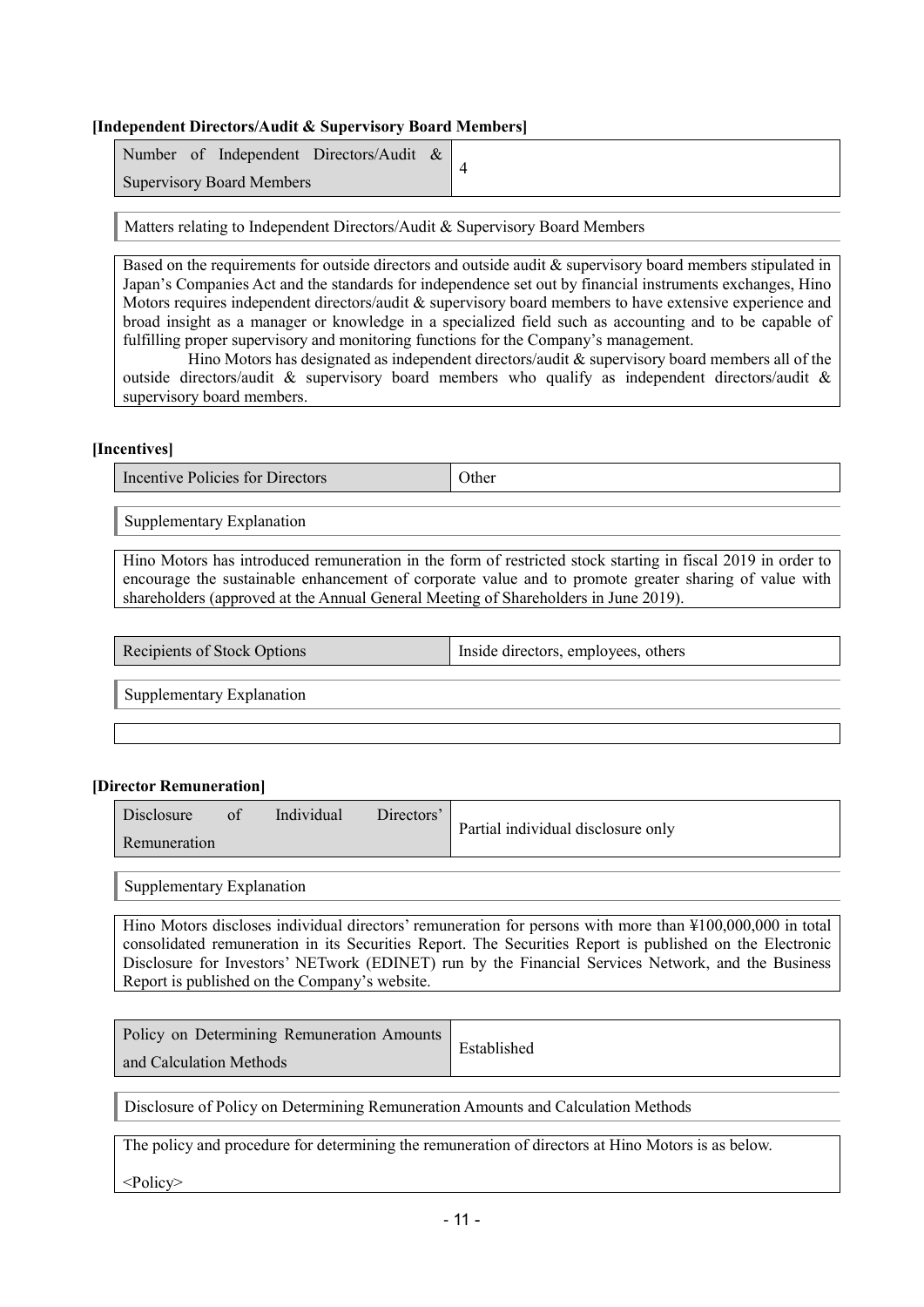Remuneration of directors is composed of basic remuneration, bonuses, and restricted stock remuneration.

Basic remuneration reflects responsibilities. Bonuses, which are performance-linked remuneration, are determined based on consolidated operating income for each fiscal year (fiscal year ended March 31, 2019: initial target ¥83.0 billion, result ¥86.7 billion) with comprehensive consideration given to such factors as dividends to shareholders, the level of bonuses for employees, medium and long term business performance, the past payment record, and trends at other companies. As indicators for the fiscal year ending March 31, 2020, the target for consolidated operating income is ¥90.0 billion, and the dividend forecast is ¥30.

In addition, restricted stock remuneration is determined based on a comprehensive consideration of responsibilities, achievements and other factors, and is designed to promote share ownership by directors and greater sharing of value with shareholders while also encouraging the directors to sustainably enhance corporate value.

Hino Motors does not pay bonuses and restricted stock remuneration to outside directors and audit & supervisory board members in view of their responsibility for supervising and monitoring management from an independent viewpoint.

#### <Procedure>

Basic remuneration, bonuses, and restricted stock remuneration are determined within the limit of the ceiling for total remuneration (¥1.0 billion annually; includes up to ¥100 million annually for outside directors) determined by resolution of the Annual General Meeting of Shareholders held on June 19, 2019.

The restricted stock remuneration for directors is determined by the Board of Directors within the limit of the ceiling on the number of shares (300,000 shares) determined by resolution of the Annual General Meeting of Shareholders held on June 19, 2019. The basic amount of remuneration for each Audit & Supervisory Board member is determined by the Audit & Supervisory Board within the limit of the ceiling on total remuneration (¥15 million monthly) determined by resolution of the Annual General Meeting of Shareholders held on June 25, 2008.

The total amount of basic remuneration, bonuses, and restricted stock remuneration for directors (ten directors were elected by resolution of the Annual General Meeting of Shareholders held on June 19, 2019) is determined by the Board of Directors based on the amount of remuneration for each position agreed upon at the Proposal Remuneration Committee for Officers composed of the Chairman, the President, and two outside directors. The basic remuneration and bonus for each director are determined by the Chairman and the President, who are the representative directors delegated by the Board of Directors, and the number of shares to be allocated in the form of restricted stock remuneration is determined by the Board of Directors. Regarding the process for determining the amount of remuneration, etc., for the directors of Hino Motors in the year ending March 31, 2020, the meeting of the Proposal Remuneration Committee for Officers was held on April 25, 2019, and this agenda item was addressed by meetings of the Board of Directors were held on April 25, 2019 and June 19, 2019.

#### **[Supporting System for Outside Directors and Outside Audit & Supervisory Board Members]**

In addition to providing forums for information exchange between outside directors and outside audit & supervisory board members and the representative directors, Hino Motors provides information on important matters, including prior explanations of proposals submitted to the Board of Directors. Moreover, the Corporate Division and the General Administration Division are in charge of in-house liaison and coordination for outside directors while a number of dedicated staffs have been assigned to assist the activities of the outside audit & supervisory board members. The Company has also created forums for regular reports from the accounting auditors to the outside audit & supervisory board members.

#### **[Status of Persons Who Have retired from senior positions, such as President and CEO]**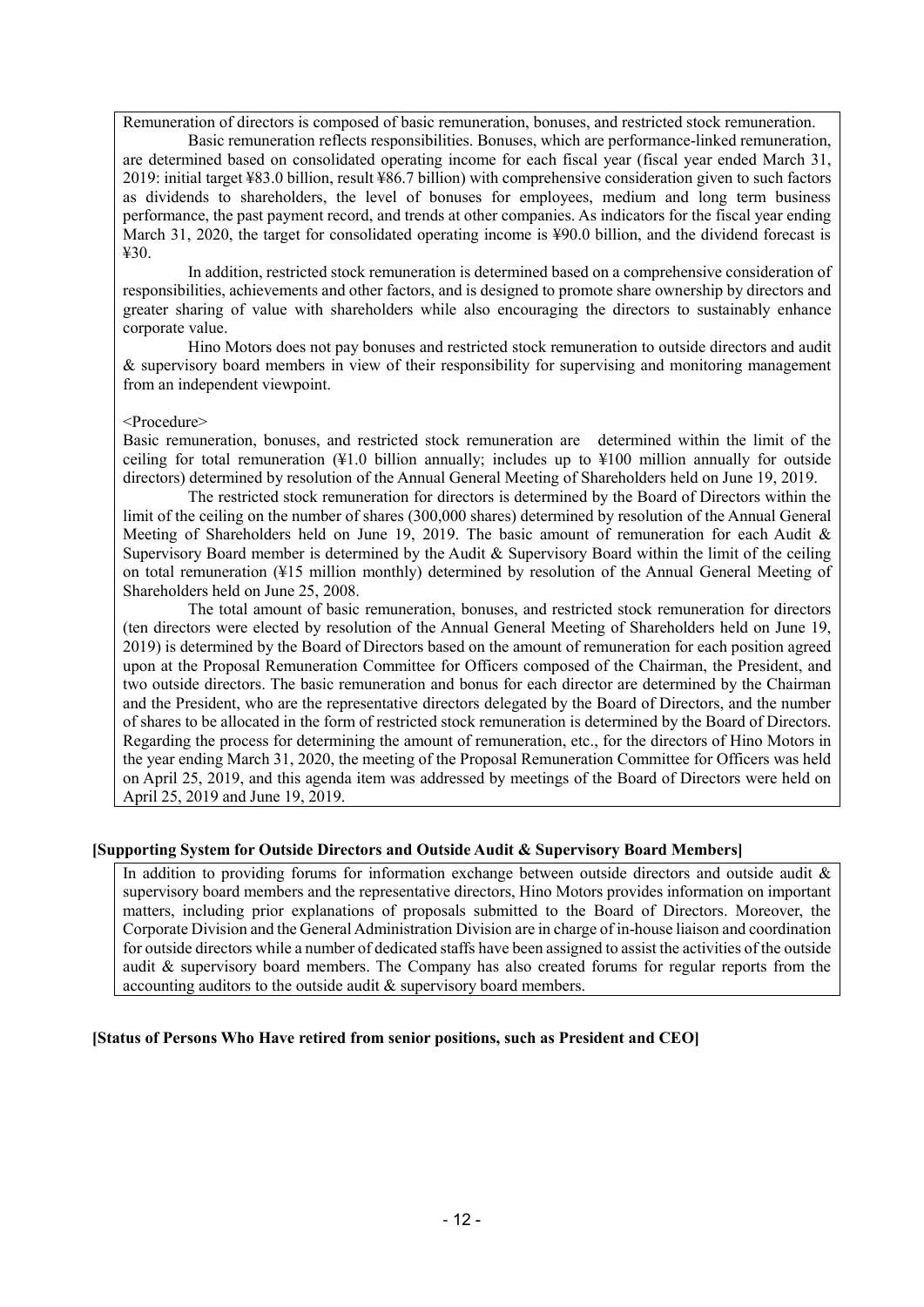| Names of consultants and advisors,<br>etc., who formerly served as<br>President and CEO, etc. | Name | Position,<br>rank | <b>Business</b><br>outline | Employment<br>status<br>and conditions (full-<br>time,<br>part-time,<br>remunerated/non-<br>remunerated, etc.) | of<br>Date<br>departure<br>from<br>position of<br>President<br>CEO,<br>and<br>etc. | Term<br>of<br>office |
|-----------------------------------------------------------------------------------------------|------|-------------------|----------------------------|----------------------------------------------------------------------------------------------------------------|------------------------------------------------------------------------------------|----------------------|
|                                                                                               |      |                   |                            |                                                                                                                |                                                                                    |                      |

| No. of consultants and advisors, etc., who |  |
|--------------------------------------------|--|
| formerly served as President and CEO, etc. |  |

| Other items | Currently there are no persons to whom these conditions<br>apply |
|-------------|------------------------------------------------------------------|
|-------------|------------------------------------------------------------------|

# **2. Matters on Functions of Business Execution, Auditing, Oversight, Nomination and Remuneration Decisions (Overview of Current Corporate Governance System)**

1) Overview of Current System (please read in conjunction with corporate governance at Hino Motors (schematic diagram) on the last page of this document)

Hino Motors is a company that employs an Audit & Supervisory Board and has established a Board of Directors, audit & supervisory board members, an audit & supervisory board and an accounting auditor. The Company's Board of Directors is composed of 10 directors (the number as of the date of submission of this document including two outside directors as defined by Japan's Companies Act. The Company's Articles of Incorporation stipulate a maximum number of 15). The Board of Directors makes decisions on important matters of business execution and supervises the execution of duties by the directors. The Company also employs a system of executive vice presidents, senior managing officers, managing officers, a four unit setup, and an officer system with the aim of streamlining the Board of Directors and flexible execution of business.

The Company has also established a Management Committee made up of the Chairman, the President, Unit Directors, and audit & supervisory board members to deliberate on the management policies and strategies of the Company and to report information that is important for management.

Hino Motors has established a Corporate Governance Committee in response to the election of outside directors with the aim of increasing the effectiveness of corporate governance and contributing further to sustained growth and enhancement of corporate value. The Corporate Governance Committee discusses the form that the Board of Directors should take (recommendations to the Board of Directors as necessary) and shares management information with the involvement of all of the outside directors and non full-time director. In fiscal 2018, the Corporate Governance Committee met three times.

Hino Motors' Audit  $\&$  Supervisory Board comprises four audit  $\&$  supervisory board members (the number as of the date of submission of this document including two outside audit & supervisory board members; the Company's Articles of Incorporation stipulate a maximum number of seven). Conforming to the standards for audits by the audit  $\&$  supervisory board members stipulated by the Audit  $\&$  Supervisory Board, the audit & supervisory board members communicate with the directors, the Internal Audit Department, and other employees and work to gather information and establish the audit environment in accordance with the Company's audit policy and planning. They also audit the status of Company operations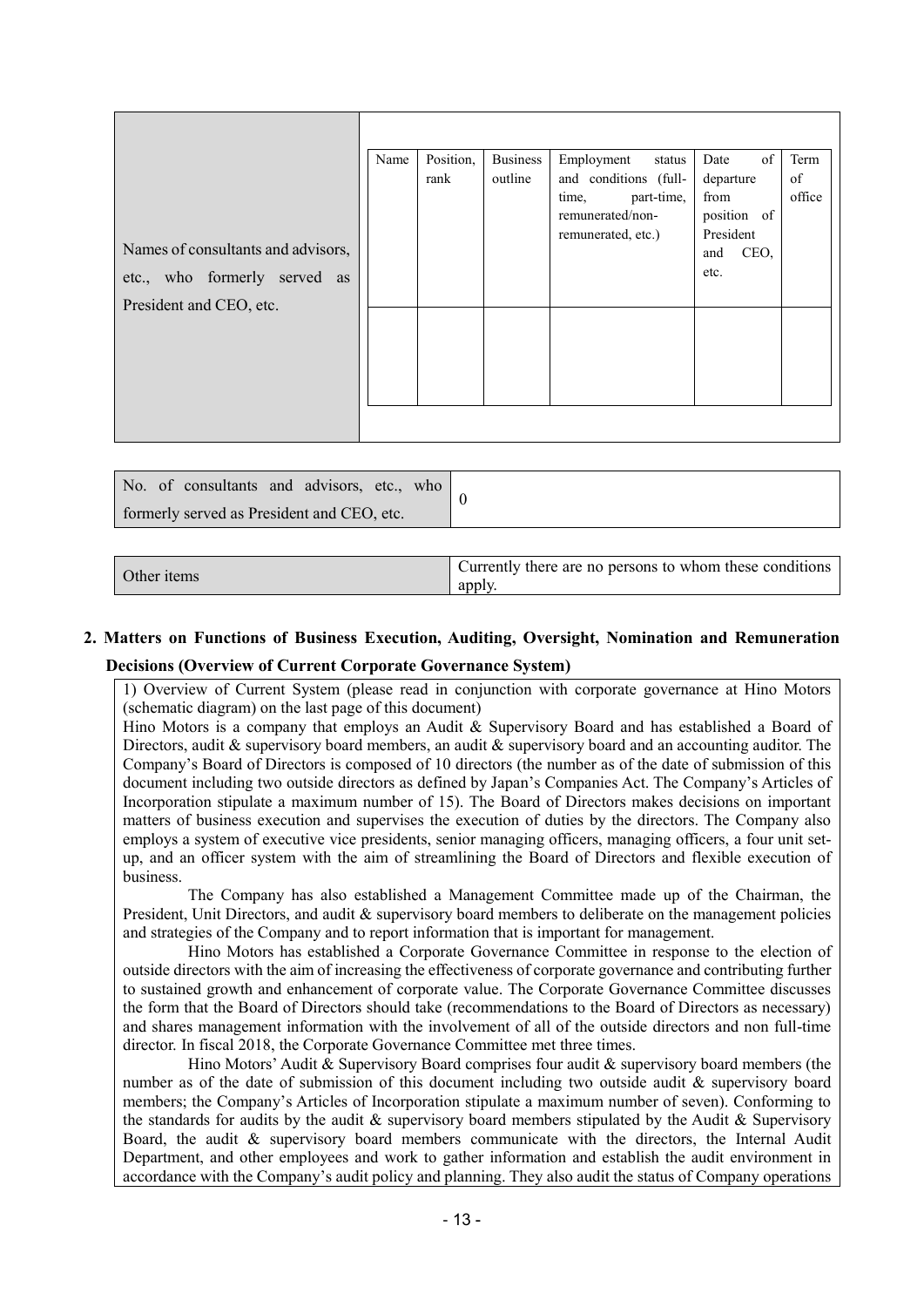and assets by attending meetings of the Board of Directors and other important meetings, hearing about the execution of duties from the directors and other employees, viewing important approval documents, visiting each business site and visiting subsidiaries inside and outside Japan, and supervise the execution of duties by the directors. The audit & supervisory board members receive reports on audit planning, the implementation and results of audits, and the status of implementation of their duties from the accounting auditors and exchange opinions in addition to striving for mutual cooperation which includes witnessing onsite audits at subsidiaries during the fiscal year and monitoring and verifying the maintenance of independence and the performance of proper auditing by the accounting auditors. They also review the Business Report, financial statements and supplementary statements, and the consolidated financial statements.

Hino Motors has also established an Internal Audit Division. In addition to conducting audits of the development and operation of internal control systems relating to financial reporting in each department and at subsidiaries based on in-house regulations, the Internal Audit Division seeks to enhance internal control by conducting audits of the legality, appropriateness, and efficiency of business, while urging each department and subsidiary to make the necessary improvements. The division also reports the findings of internal audits to the audit  $\&$  supervisory board members as appropriate and shares information with the audit  $\&$  supervisory board members and the accounting auditors in relation to audits by the audit & supervisory board members and to accounting audits.

#### 2) Outside Directors and Outside Audit & Supervisory Board Members

To oversee the execution of duties by the directors, Hino Motors has appointed two outside directors, both of whom are independent directors, as provided for in Japan's Companies Act. The outside directors are contributing to transparent, fair, swift and resolute decision making by playing a management oversight role for important decision making by the Board of Directors as well as participating in active and constructive discussion at the Corporate Governance Committee and inspecting the business sites of Hino Motors and its affiliated companies inside and outside Japan.

To monitor the execution of duties by the directors, Hino Motors has also appointed two outside audit & supervisory board members, both whom are independent audit & supervisory board members, as provided for in Japan's Companies Act. The Company considers that there is an adequate management monitoring function to oversee the appropriateness and legality of management through the implementation of objective audits in partnership with the two full-time audit & supervisory board members.

Hino Motors makes efforts on collaboration so that the supervisory and audit functions operate fully by establishing forums for the exchange of information between the outside directors and outside audit & supervisory board members and the Representative Director in addition to providing information on important matters, including providing explanations in advance of proposals to be submitted to the Board of Directors.

The outside audit  $\&$  supervisory board members work to achieve mutual communication with the full-time audit  $\&$  supervisory board members, the directors, and other employees, and they attend the audit  $\&$ supervisory board members' meetings to hear about the execution of duties and internal audits from the directors and other employees. In addition, as a rule, a meeting of the Audit & Supervisory Board is held before a meeting of the Board of Directors is convened. Thus, the audit & supervisory board members in attendance, including the outside audit & supervisory board members, check the proposals to be submitted to the Board of Directors to conduct a preliminary review.

#### 3) Agreements to Limit Liability

With regard to the liability specified in paragraph 1, Article 423 of the Companies Act, Hino Motors has concluded agreements with the directors (excludes executive directors) and the outside audit & supervisory board members to limit liability to the amount specified in paragraph 1, Article 425 of the Act when there has been good faith and no gross negligence in the performance of duties.

#### 4) Internal Control, etc.

Please refer to "Basic Views on Internal Control System and the Progress of System Development" in section IV, 1 of this report, where this is set out.

#### **3. Reasons for Adoption of Current Corporate Governance System**

Hino Motors has appointed two outside directors, both of whom are independent directors, to the Board of Directors, establishing a system for transparent, fair, swift and resolute decision making in its management.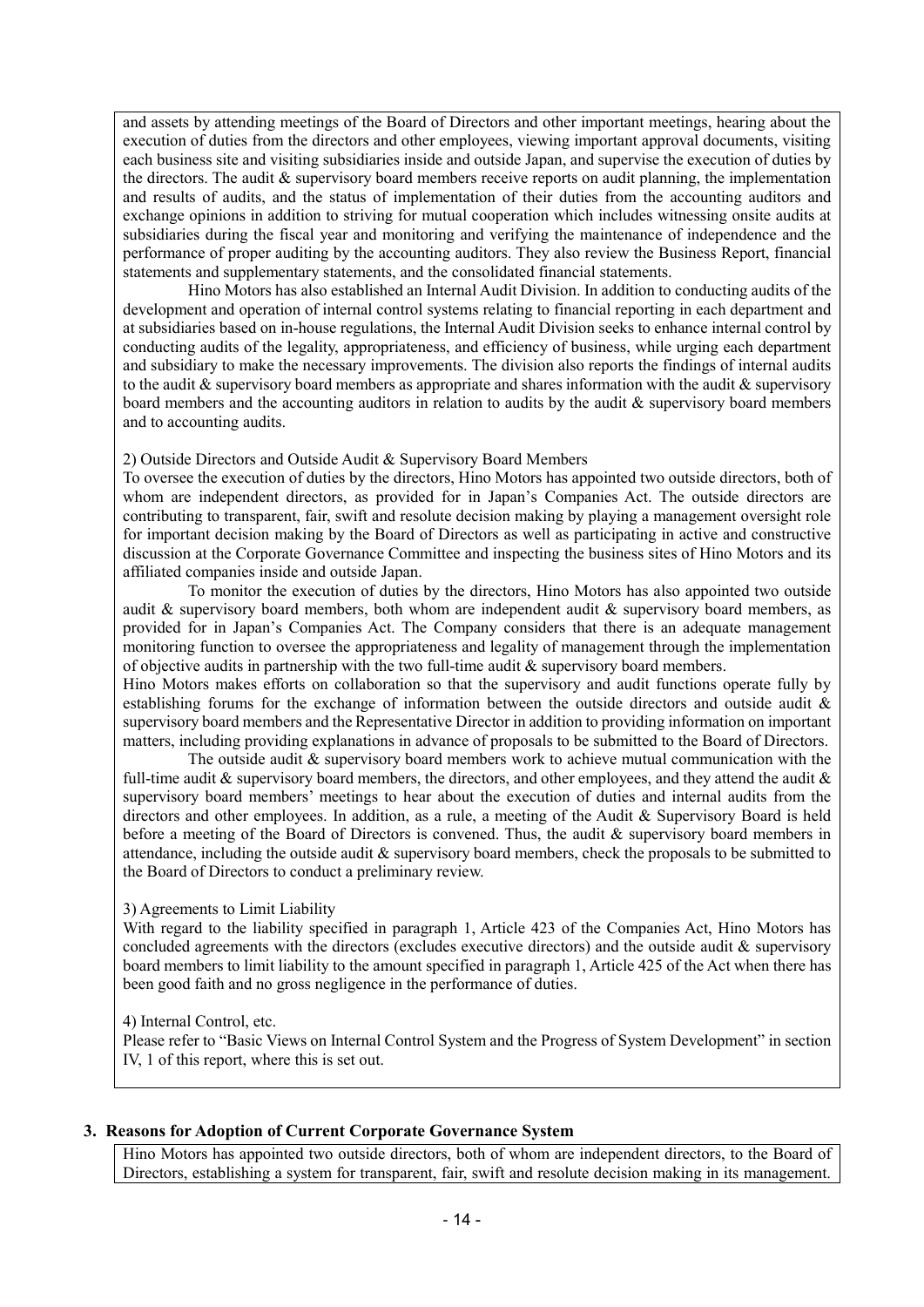Moreover, in order to monitor the appropriateness and legality of management, objective audits are performed by the two outside audit & supervisory board members, both of whom are independent audit & supervisory board members, as provided for by Japan's Companies Act in addition to the two full-time audit & supervisory board members providing a function for monitoring the Board of Directors.

# **III. Implementation of Measures for Shareholders and Other Stakeholders**

# **1. Approach toward the Vitalization of the General Shareholders' Meeting and the Facilitation of Exercise of Voting Rights**

|                                 | <b>Supplementary Explanations</b>                                               |
|---------------------------------|---------------------------------------------------------------------------------|
| Early distribution of notice of | In connection with an Ordinary General Shareholders' Meeting, Hino Motors       |
| convocation<br>of<br>General    | posts the notices of convocation for the Ordinary General Shareholders'         |
| Shareholders' Meeting           | Meeting before the statutory deadline.                                          |
| Scheduling<br>of<br>General     | Hino Motors convenes its General Shareholders' Meeting avoiding the dates       |
| Shareholders'<br>Meeting        | on which general shareholders' meetings of companies are most and second-       |
| avoiding the date on which      | most concentrated on.                                                           |
| General Shareholders' Meeting   |                                                                                 |
| of companies are concentrated   |                                                                                 |
| Exercise of voting rights by    | Hino Motors enables shareholders to exercise voting rights on the Internet.     |
| electronic means                |                                                                                 |
| Measures<br>aimed<br>at         | Hino Motors participates in an electronic voting platform for institutional     |
| participation in<br>electronic  | investors operated by ICJ Corporation.                                          |
| voting platforms and other      |                                                                                 |
| improvements<br>in<br>voting    |                                                                                 |
| environments geared towards     |                                                                                 |
| institutional investors         |                                                                                 |
| Provision of summary English-   | Hino Motors creates an English-language convocation notice and reference        |
| language convocation notices    | documents for an Ordinary General Shareholders' Meeting (both in summary        |
|                                 | form) and makes them available on both the Company's corporate website          |
|                                 | and within electronic voting platform for institutional investors.              |
| Others                          | Hino Motors posts the date of the Ordinary General Shareholders' Meeting        |
|                                 | on the Company's corporate website as soon as it is decided. Moreover, the      |
|                                 | Company posts the convocation notice for an Ordinary General Shareholders'      |
|                                 | Meeting prior to the date of the distribution of the convocation notice as well |
|                                 | as the notices of resolutions on the Company's corporate website on the date    |
|                                 | of the distribution of the notices.                                             |

# **2. IR Activities**

|                                  | <b>Supplementary Explanations</b>                          | Briefing provided |
|----------------------------------|------------------------------------------------------------|-------------------|
|                                  |                                                            | by representative |
| Preparation and Publication of   |                                                            |                   |
| Disclosure Policy                |                                                            |                   |
| Holding Regular Briefings for    |                                                            |                   |
| Individual Investors             |                                                            |                   |
| Holding Regular Briefings for    | In addition to holding briefings on financial results four |                   |
| Analysts<br>Institutional<br>and | times a year, including quarterly financial results, Hino  | Yes               |
| Investors                        | Motors holds corporate briefings and tours of its          |                   |
|                                  | facilities as it deems fit.                                |                   |
| Holding Regular Briefings for    |                                                            |                   |
| overseas investor                |                                                            |                   |
| Posting of IR Materials on       | Hino Motors has established an IR section on its           |                   |
| Website                          | website where it posts useful IR-related information       |                   |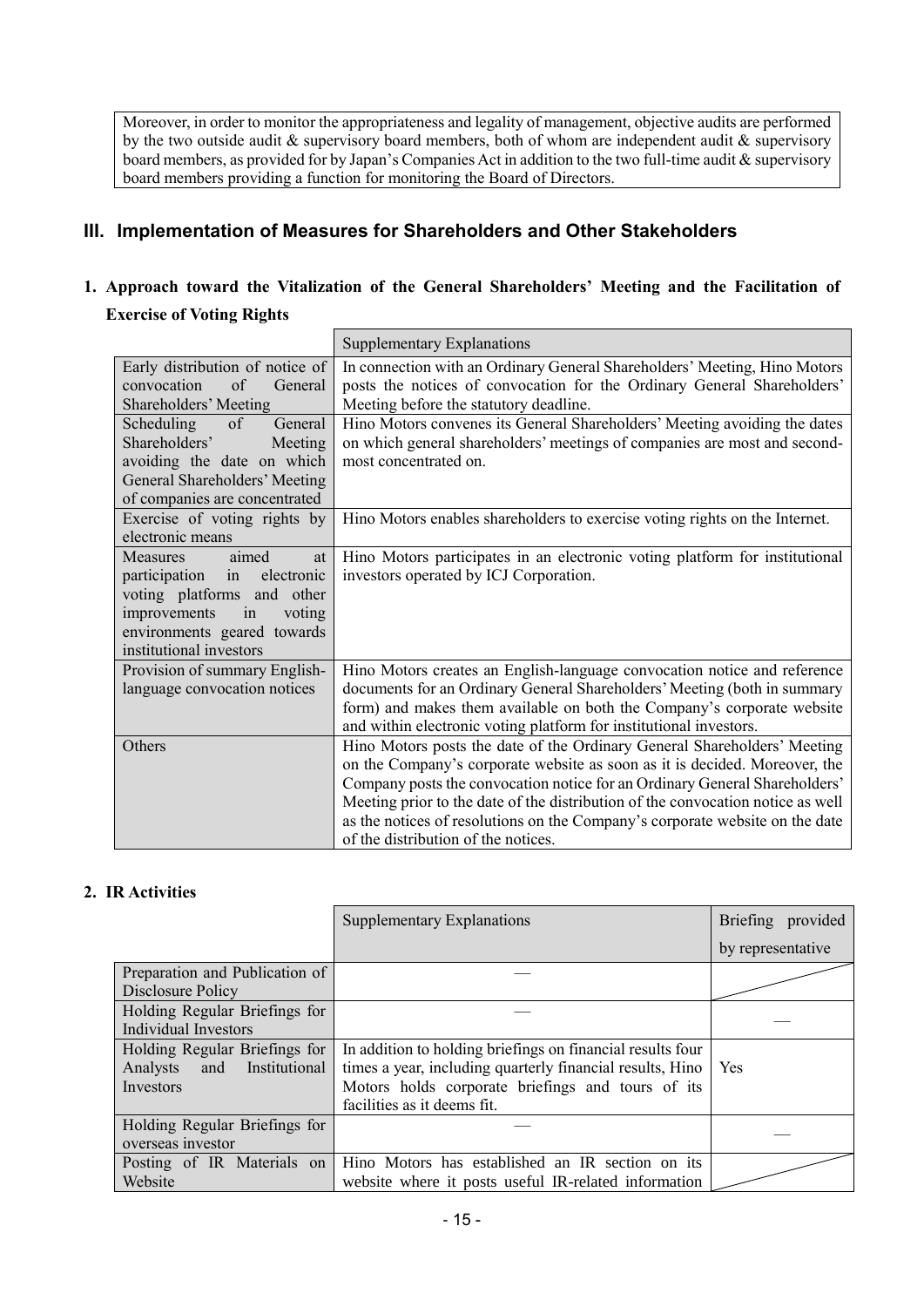|                             | such as summaries of financial results and convocation<br>notices for AGMs in a timely and appropriate manner.<br>https://www.hino-global.com/corp/for investors/ |  |
|-----------------------------|-------------------------------------------------------------------------------------------------------------------------------------------------------------------|--|
| Establishment of Department | Hino Motors has assigned IR managers in the PR and                                                                                                                |  |
|                             | and/or Manager in Charge of   IR Office of the Public Affairs Division, the Finance $\&$                                                                          |  |
| <b>IR</b>                   | Accounting Division, and the General Administration                                                                                                               |  |
|                             | Division.                                                                                                                                                         |  |
| Others                      |                                                                                                                                                                   |  |

# **3. Measures Concerning Respect for the Position of Stakeholders UPDATED**

|                                                                                                  | <b>Supplementary Explanations</b>                                                                                                                                                                                                                                                                                                                                                                                                                                                                                                                                                                                                                                                                                                                                                                                            |
|--------------------------------------------------------------------------------------------------|------------------------------------------------------------------------------------------------------------------------------------------------------------------------------------------------------------------------------------------------------------------------------------------------------------------------------------------------------------------------------------------------------------------------------------------------------------------------------------------------------------------------------------------------------------------------------------------------------------------------------------------------------------------------------------------------------------------------------------------------------------------------------------------------------------------------------|
| Provisions for Respecting the<br>Position of Stakeholders Based<br>on Internal Rules, etc.       | The Company has set forth its CSR Charter within the HINO Credo to provide<br>a statement to its stakeholders.                                                                                                                                                                                                                                                                                                                                                                                                                                                                                                                                                                                                                                                                                                               |
| Implementation of<br><b>Environmental Activities, CSR</b><br>Activities etc.                     | To fulfill the trust and expectations of stakeholders, Hino Motors promotes<br>CSR activities in a broad range of fields including environmental<br>conservation, social contribution activities and compliance. The main<br>activities are featured in the Hino Sustainability Report 2018.<br>http://www.hino-global.com/corp/csr/<br>In particular, in the area of environmental conservation activities, the<br>Company set up the Hino Green Fund (HGF) in 1991 to assist a variety of<br>enterprises related to afforestation and nature conservation.                                                                                                                                                                                                                                                                 |
| Establishment<br>of<br>policies<br>concerning<br>disclosure<br>of<br>information to stakeholders | Hino Motors has established the "Hino Code of Conduct" based on the<br>aforementioned HINO Credo, and the Company's policy on the appropriate<br>disclosure of information is provided within the Code.                                                                                                                                                                                                                                                                                                                                                                                                                                                                                                                                                                                                                      |
| Other                                                                                            | In order to continue providing high value added goods and services that<br>contribute to society, Hino Motors believes that it is important for its diverse<br>human resources to reach their full potential.<br>As part of the Company's initiatives to promote diversity, Hino<br>Motors is continuing its efforts to enable female employees to attain greater<br>success in their careers. As a result, the number of its female managers has<br>been steadily increasing, from 19 in 2014 to 43 in 2019. In addition to<br>initiatives for female employees achieve greater success in their careers, Hino<br>Motors intends to continue focusing on the following initiatives with the aims<br>of achieving work-life balance and building a system and environment that<br>allow all employees to work with vitality. |
|                                                                                                  | 1) Increasing the percentage of women in new graduate and year-round<br>recruitment and expanding the appointment of female managers based on<br>gender composition by year<br>2) Creating a workplace that is easy for anyone to work in, such as by<br>introducing flexible working systems (a work-at-home system was<br>introduced in April 2018)<br>3) Creating an environment that facilitates working while raising children,<br>such as the establishment of in-house day care centers                                                                                                                                                                                                                                                                                                                               |

# **IV.Matters Related to the Internal Control System**

# **1. Basic Views on Internal Control System and the Progress of System Development**

(a) Basic Policy on Establishing a System to Ensure the Appropriateness of Business Operations of the Company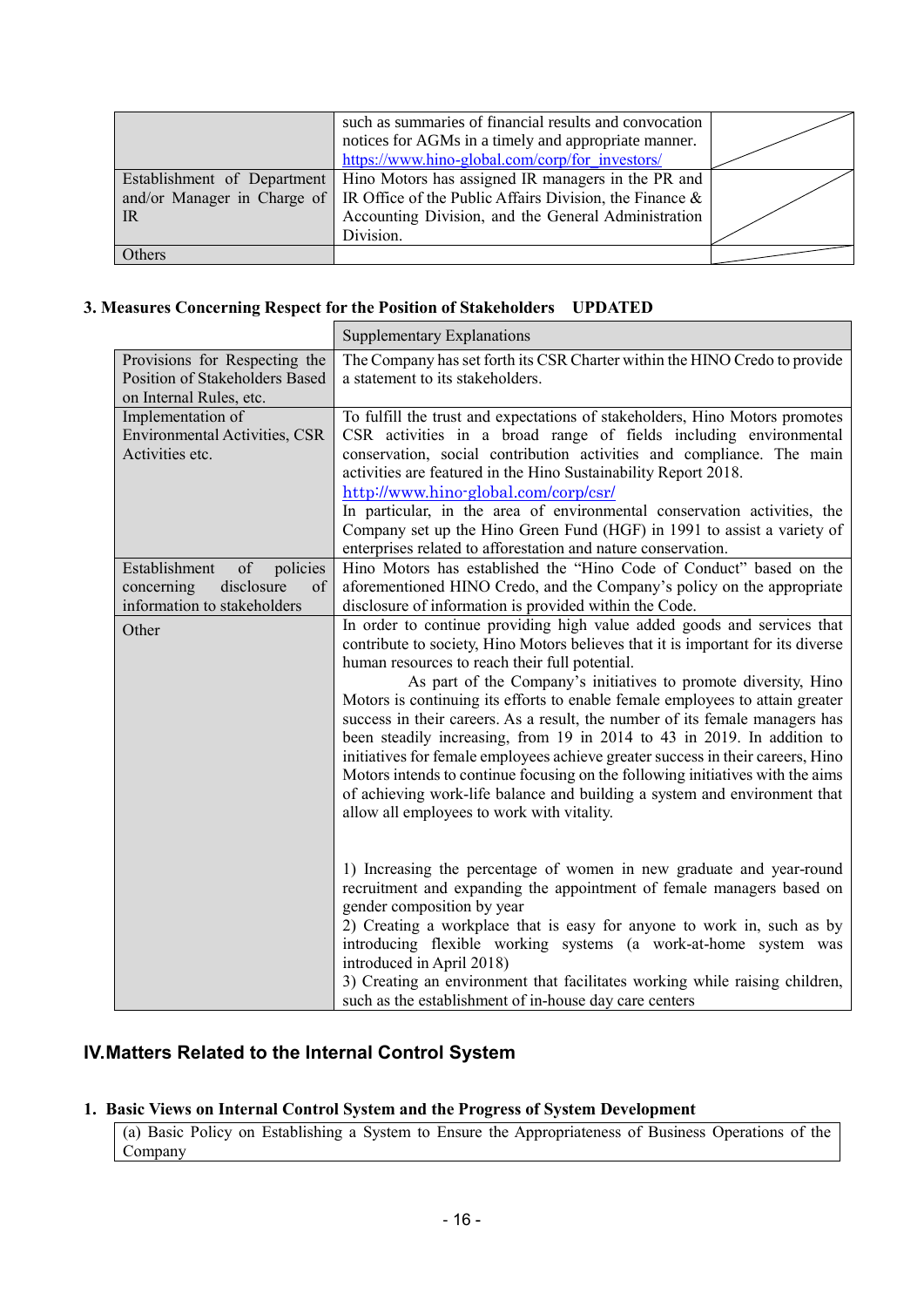With regard to the internal control system, the Basic Policy on Establishing a System to Ensure the Appropriateness of Business Operations of the Company has been adopted as follows by the Board of Directors in accordance with revisions to Japan's Companies Act.

Resolutions by the Board of Directors are listed here (See Appendix Sheet 1: UPDATED)

(b) Outline of the Operational Status of the System to Ensure the Appropriateness of Operations

1. Overall Internal Control System

The basis of the internal control system at Hino Motors consists of oversight of management by the Board of Directors and decision-making after comprehensive reviews conducted by the Board of Directors (once a month), the Management Committee (twice a month) and various other inter-organizational meetings, as well as the implementation of internal audits regarding the legality, appropriateness, and efficiency of operations by the Internal Audit Division, based on in-house regulations.

Moreover, in order to foster a sound corporate culture, including at subsidiaries, Hino Motors has formulated The Hino Code of Conduct, which clarifies the attitude and behavior guidelines for the management team and employees. Hino Motors has been working to clarify the basic policies for the internal control system relating to the development of systems to ensure the appropriateness of operations at subsidiaries, which the Company has been addressing for some time, in response to the revisions to Japan's Companies Act enforced on May 1, 2015. Hino Motors continuously aims to improve the status of development of the system under the basic policies, including the implementation of evaluations once a year by the full-time directors.

# 2. Compliance and Risk Management

In order to establish corporate ethics, ensure compliance, and reduce risk, Hino Motors has established the Compliance and Risk Management Committee (which meets twice every fiscal year) composed of unit directors, vice unit directors, and chief officers as well as the full-time directors and audit & supervisory board members. In addition to deliberating on important issues and action relating to corporate ethics, compliance and risk management, reports on the compliance activities of the Hino Motors Group and the status of internal audits are made to the committee. Hino Motors has also established and operates the HINO Compliance Consultation Service with an external lawyer reception service as a framework for internal reporting at the Company in order to identify important information concerning compliance.

In addition to the development of internal regulations that provide risk prevention, initial measures to be taken when risks arise, and individual control activities by each department in charge, Hino Motors has endeavored to strengthen finely tuned control activities and risk management through various activities that include the Hino Safety, Health and Disaster Prevention Committee, the Hino Environment Committee, and the Hino Export Transaction Control Committee (each held twice every fiscal year). Moreover, Hino Motors stores the minutes of Board of Directors' meetings in accordance with laws and regulations as well as appropriately retaining documents on important decisions in line with in-house regulations and managing them so as to allow them to be read.

# 3. Ensuring Efficient Execution of Duties

The important matters such as medium- to- long-term management plans and Company policies for each fiscal year are decided by the Board of Directors following deliberation by the Management Committee and shared with the executive vice presidents, the senior managing officers and the managing officers at the Operating Officers' Meeting. Hino Motors also conducts integrated policy management that ensures policy takes root at each level of the organization and establishes in-house regulations on the provisions for authority and the division of duties to enable agile decision-making to be conducted by each department, ensuring the efficiency of execution of operations. In fiscal 2018, the Board of Directors met 12 times, the Management Committee met 26 times, and the Operating Officers' Meeting was held 29 times.

# 4. Ensuring Appropriate Operations in Group Companies

Hino Motors supervises and audits the execution of operations related to important matters for the management of subsidiaries based on the Management Regulations for Affiliated Companies, and attaches non full-time directors and audit & supervisory board members to key subsidiaries. Moreover, in addition to presenting the Code of Conduct and various guidelines to Group companies for building and operating systems, Hino Motors exchanges opinions with subsidiaries with the aim of developing systems to ensure the appropriateness of operations.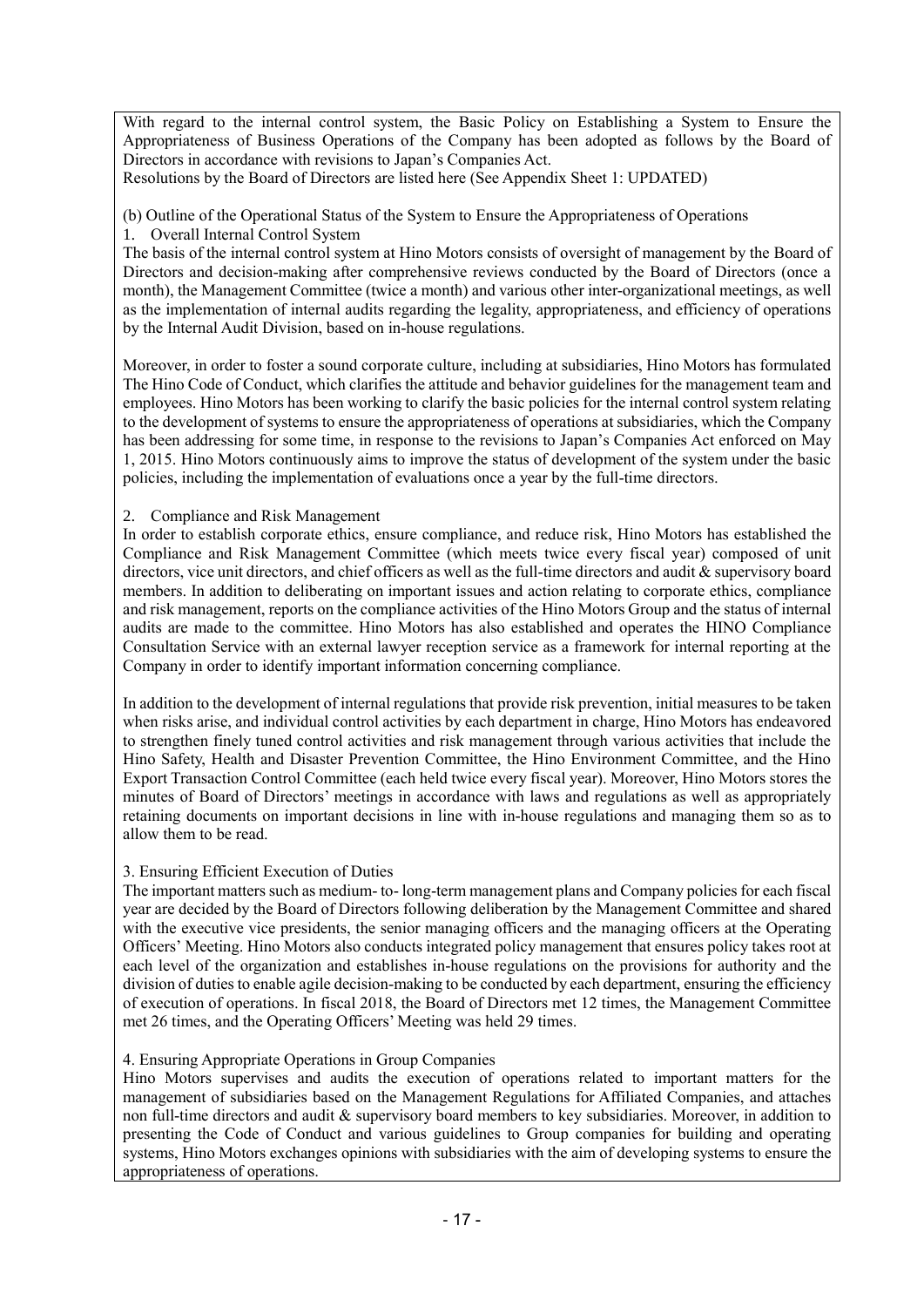5. Ensuring the Effectiveness of Audit & Supervisory Board Members

Hino Motors shares information in a timely and appropriate manner through the attendance of the full-time audit & supervisory board members at all the meetings of the Board of Directors, the Management Committee and other important meetings. In addition, the departments in charge report on the execution of key operations such as the status of internal audits and the operational status of internal reporting to the audit & supervisory board members periodically, while also forwarding them documents on important decisions. Each business site and subsidiary makes the necessary reports at the time of site visits by the audit & supervisory board members. Hino Motors assigns independent staff to assist the duties of the audit & supervisory board members, and the Management Department provides monthly reports on the execution of operations.

The expenses that arise in connection with the execution of the duties of the audit & supervisory board members are paid smoothly, and the directors and the audit & supervisory board members and the accounting auditor and the audit & supervisory board members work to enhance the audits through the Company's internal control system by holding meetings, striving to communicate, and exchanging the necessary information.

## **2. Basic Policy and Preparation towards the Elimination of Anti-social Forces**

Based on The Hino Code of Conduct, Hino Motors' basic policy is to have no relationship with anti-social forces.

The Hino Code of Conduct clearly states that Hino Motors takes resolute action as an organization against organized violence and criminal activities by anti-social forces or groups, and that when confronted with an undue demand, we should consult immediately with the relevant department and work with the appropriate authorities to swiftly resolve the issue. Hino Motors makes the above thoroughly known to its officers and employees.

# **V. Other**

# **1. Adoption of Anti-Takeover Measures**

| Adoption of Anti-Takeover Measures | Not <sub>1</sub><br>Adopted |
|------------------------------------|-----------------------------|
|------------------------------------|-----------------------------|

Supplementary Explanation

Toyota Motor Corporation, the parent company, owns 50.2 % of the voting rights in Hino Motors (50.3 % when indirect ownership is included).

|                   |  | Matters Concerning Corporate See Appendix Sheet 2: With Changes |
|-------------------|--|-----------------------------------------------------------------|
| Governance System |  |                                                                 |

#### **2. Other Matters Concerning Corporate Governance System**

The internal system for the timely disclosure of Hino Motors' corporate information is as follows.

1. Hino Motors has established the Hino Code of Conduct which clearly states the conduct guidelines for officers and employees. This includes the following provisions on the timely disclosure of corporate information.

We seek to implement an active investor relations (IR) program, disclosing information pertinent to Hino's operation such as business performance and financial position in an accurate and timely manner. We also disclose our management policy and the measures we are taking to improve profits, and take all opinions and criticism seriously, passing along this information as feedback to top management and other concerned departments and divisions.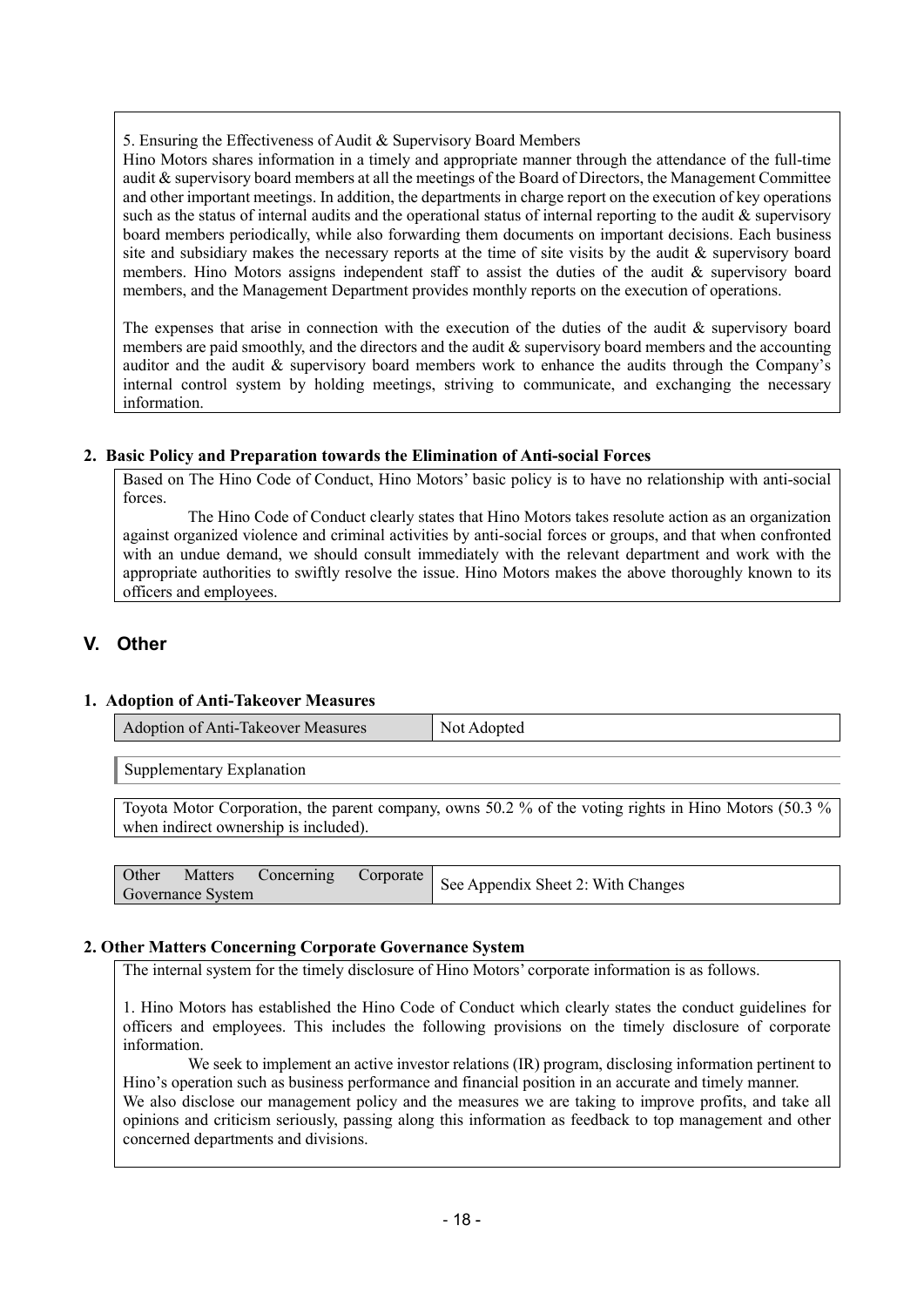2. In order to achieve the above, Hino Motors has clearly stated rules for the disclosure of important information (information that requires disclosure, departments with responsibility for disclosure, procedure for disclosure, etc.) and endeavors to disclose corporate information based on the following processes.

\* Departments with responsibility for disclosure: Public Affairs Division, Finance & Accounting Division, Legal and Intellectual Property Division

- 1) Each internal department shall take the following measures when there is information that should be disclosed in the department (and the subsidiaries that it supervises) in accordance with the rules on the disclosure of important information.
	- a) With regard to information on decisions, each department and the division with responsibility for disclosure consult on the method and timing of timely disclosure at the planning and review stage for each project.
	- b) With regard to information on facts which occurred, each department contacts the division with responsibility for disclosure as it obtains the information.
- 2) Hino Motors determines the details of disclosure as follows.
	- a) The details of disclosure for information on decisions are determined at meetings such as the Board of Directors and the Management Committee.
	- b) The details of disclosure for information on facts which occurred are determined based on consultation between the division with responsibility for disclosure and the department in charge of the case in question.
- 3) The department with the responsibility for handling information (Public Affairs Division) promptly carries out disclosure to the stock exchange in light of the decisions described above.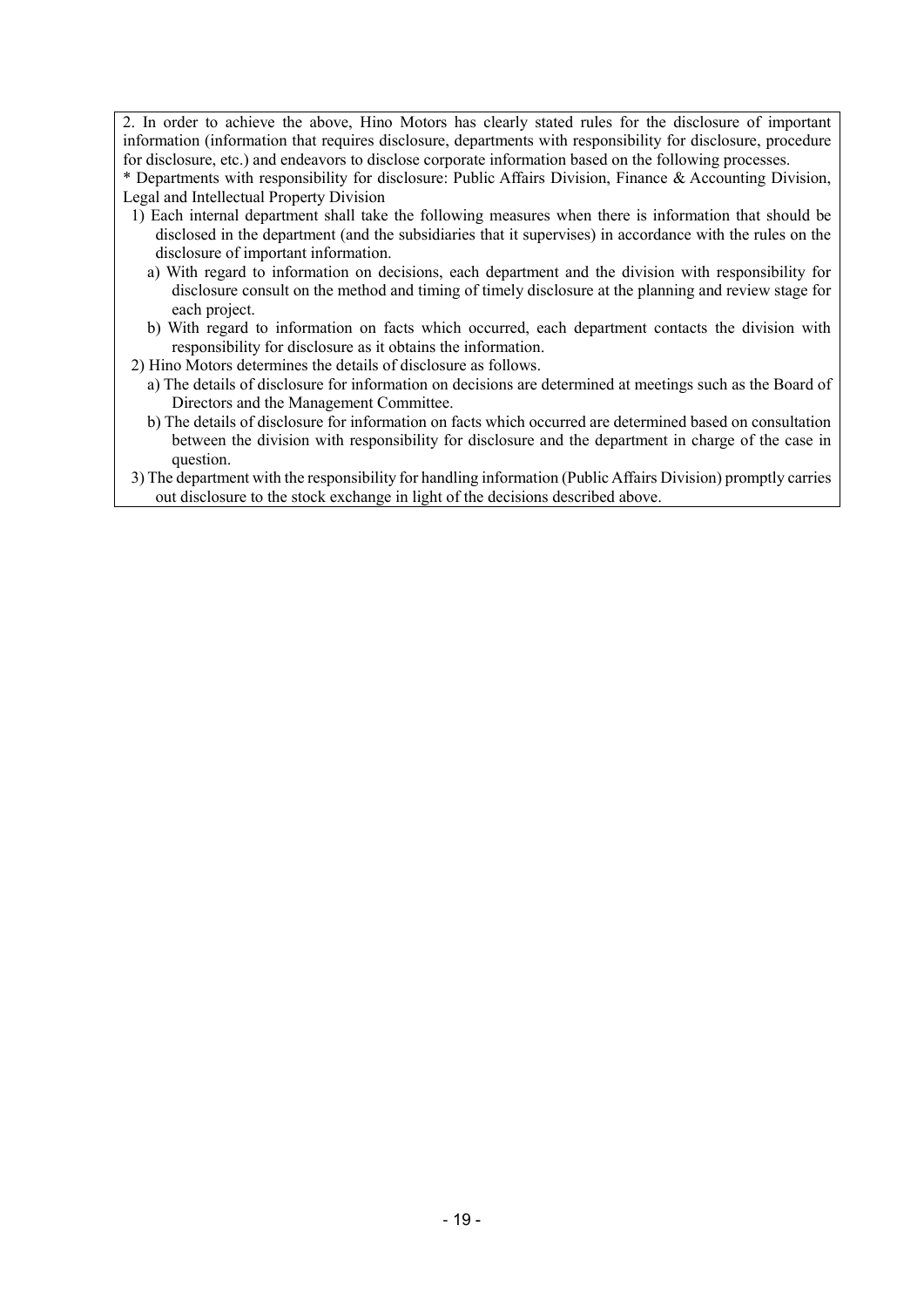#### APPENDIX Sheet 1

(a) Basic Policy on Establishing a System to Ensure the Appropriateness of Business Operations of the Company

With regard to the internal control system, the Basic Policy on Establishing a System to Ensure the Appropriateness of Business Operations of the Company has been adopted as follows by the Board of Directors in accordance with revisions to Japan's Companies Act.

< The Basic Policy on Establishing a System to Ensure the Appropriateness of Business Operations of the Company >

Hino Motors has developed a system to ensure the appropriateness of business operations under the Basic Policy below.

Hino Motors fosters a sound corporate culture that includes subsidiaries based on the HINO Credo and The Hino Code of Conduct.

Hino Motors works to gain the trust of stakeholders, achieve sustained growth and enhance corporate value, seeking to achieve the corporate mission stated in the HINO Credo. Hino Motors recognizes that further strengthening corporate governance is vital to enhancing corporate value and will work relentlessly to improve the operation of the Board of Directors. In addition to detecting problems in operational processes and incorporating mechanisms for improvement at the sites where operations are actually executed, Hino Motors will make unwavering efforts to develop the human resources to implement these approaches.

1. System to Ensure that the Execution of Duties by Directors Conforms to Laws and Regulations and the Articles of Incorporation

- (1) Directors act in compliance with laws, regulations, the Articles of Incorporation of the Company, the HINO Credo, and The Hino Code of Conduct.
- (2) Decisions are made following comprehensive review by the Board of Directors and a variety of inter-organizational meetings based on the division of duties and in-house regulations, and directors supervise each other.
- (3) Internal audits on the legality, appropriateness, and efficiency of operations are conducted based on in-house regulations, and in addition to confirming the results and the risk management status and making the necessary improvements, information is disclosed appropriately and in a timely manner.

In order to ensure that the execution of duties by the directors complies with laws, regulations, and the Articles of Incorporation of the Company based on the above recognition, Hino Motors has developed a system, outlined below, to ensure the appropriateness of operations under the provisions of ordinances of the Ministry of Justice of Japan.

2. System Regarding Storage and Management of Information on Execution of Duties by the Directors Hino Motors ensures the appropriate storage and management of information on the execution of duties by the directors by each department in charge based on the relevant rules, laws and regulations.

3. Rules for Management of Risk of Loss and Other Systems

- (1) Business and investment-related risks are managed through meetings of the Board of Directors, the Management Committee and a variety of inter-organizational meetings held on a companywide basis in accordance with in-house regulations. Officers are in charge of and responsible for all investment-related risks in their jurisdiction.
- (2) For other risks including safety, quality and the environment, the Compliance and Risk Management Committee deliberates on and determines the overall system based on the Risk Management Regulations, and the officers in each fields with jurisdiction manage each individual risk. When a risk materializes, Hino Motors takes appropriate measures to minimize damages, based on the Risk Management Regulations.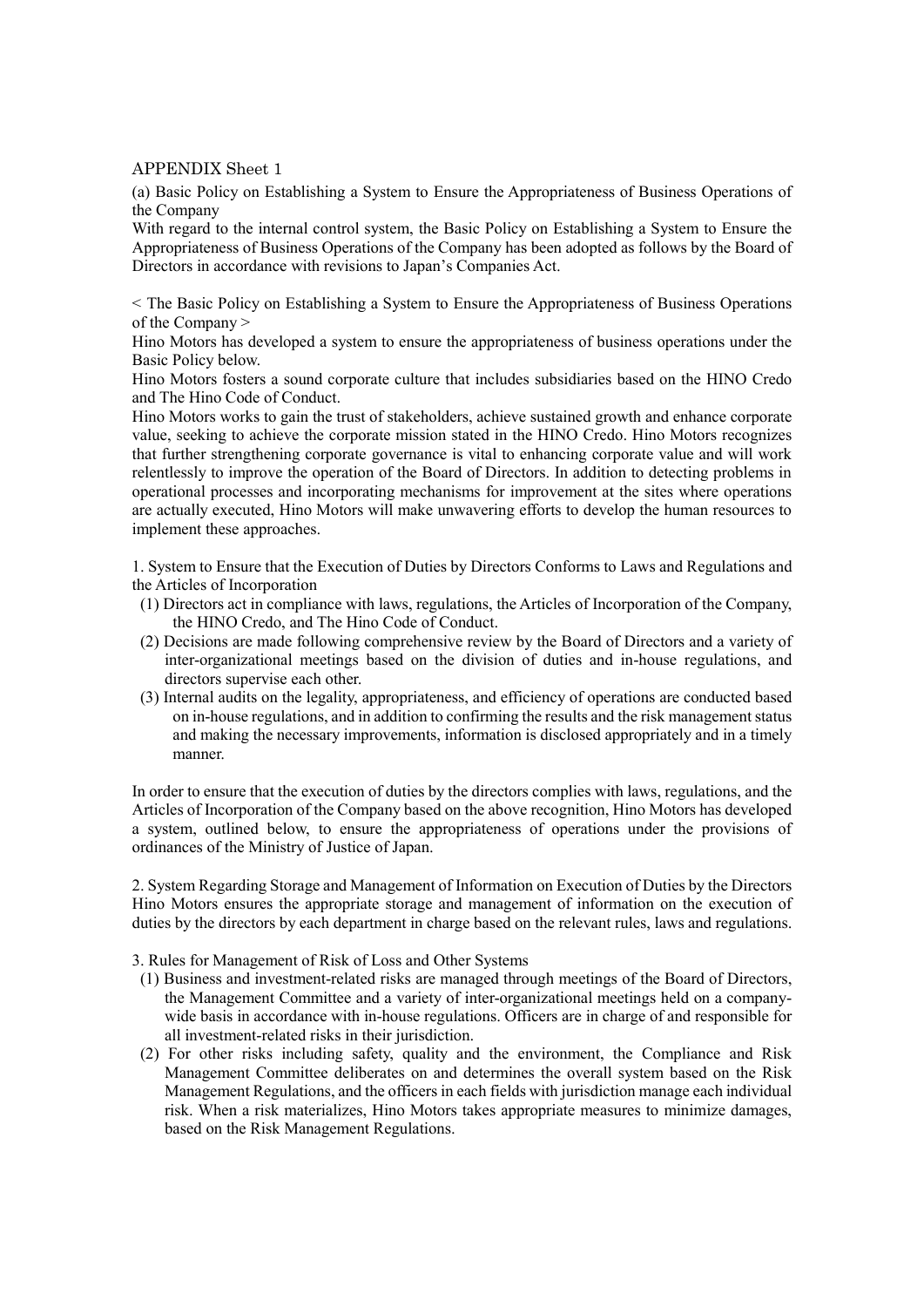- 4. System to Ensure Efficient Execution of Duties by Directors
- (1) Based on the medium- to long-term management policy and the Company's policy each fiscal year, Hino Motors gives concrete shape to its policies at each level of the organization, engaging in consistent policy management.
- (2) The Board of Directors and the directors lead and supervise the executive vice president, the senior managing officers and managing officers based on management policy while collaborating with the executive officers from a management perspective. At the same time, they delegate executive authority in each department to the officers to carry out flexible decision making.

5. System to Ensure that Execution of Duties by Employees Conforms to Laws, Regulations, and the Articles of Incorporation of the Company

(1) Hino Motors ensures that the HINO Credo and The Hino Code of Conduct are well known to employees.

- (2) Hino Motors ensures that the execution of operations is conducted in accordance with decisions of the Board of Directors, based on in-house regulations and other methods for the approval of important matters.
- (3) In addition to clarifying the duties of each organization, Hino Motors maintains an infrastructure for achieving continuous improvement.
- (4) Hino Motors has established in-house regulations, including the Compliance and Risk Guidelines and the Risk Management Regulations, as the framework for legal compliance and conducts appropriate deliberation about important issues and responses related to corporate ethics and compliance in and outside Japan.
- (5) Hino Motors has established the HINO Compliance Consultation Service to serve as an internal whistle-blowing system and works to assess and resolve information concerning legal compliance and corporate ethics at an early stage. In addition, Hino Motors ensures protection so that whistleblowers are not penalized.

6. System to Ensure Appropriate Operations in Corporate Group Composed of the Joint Stock Company as well as its Parent Company and Subsidiaries

Hino Motors has extended the HINO Credo and Hino Code of Conduct, which are based on The Toyota Precepts and the Guiding Principles at Toyota of the parent company Toyota Motor Corporation, to its subsidiaries as a common code of conduct for the Group in its endeavors to create an environment to properly ensure the soundness of Group operations. The Company also works to disseminate the HINO Credo and the Hino Code of Conduct through human interaction.

- (1) Important Matters for Group Management Deliberated by the Board of Directors of Hino Motors Hino Motors has established the Management Regulations for Affiliated Companies and related regulations as a framework for reporting to the joint stock company on matters related to the execution of duties by the directors of subsidiaries, and the department at Hino Motors with responsibility for subsidiaries verifies the appropriateness and legality of operations at subsidiaries through information exchange on a regular basis and when needed. Important matters for Group management are deliberated by the Board of Directors of Hino Motors.
- (2) Rules for Management of Risk of Loss at Subsidiaries and Other Systems Hino Motors has established risk management systems at its subsidiaries based on risk management regulations at the Company. After the department at Hino Motors with responsibility for subsidiaries collects and evaluates risk information, the department in charge promptly reviews the countermeasures for major risks and the situation is deliberated on by the appropriate meeting at Hino Motors.
- (3) System to Ensure Efficient Execution of Duties by Directors of Subsidiaries Hino Motors has the directors of subsidiaries produce management policies and annual business plans and requires regular reports. In addition, the Company has established in-house rules on areas such as provisions for authority and the division of duties based on the Management Regulations for Affiliated Companies and seeks to ensure that authority is delegated appropriately and duties are performed efficiently based on these rules.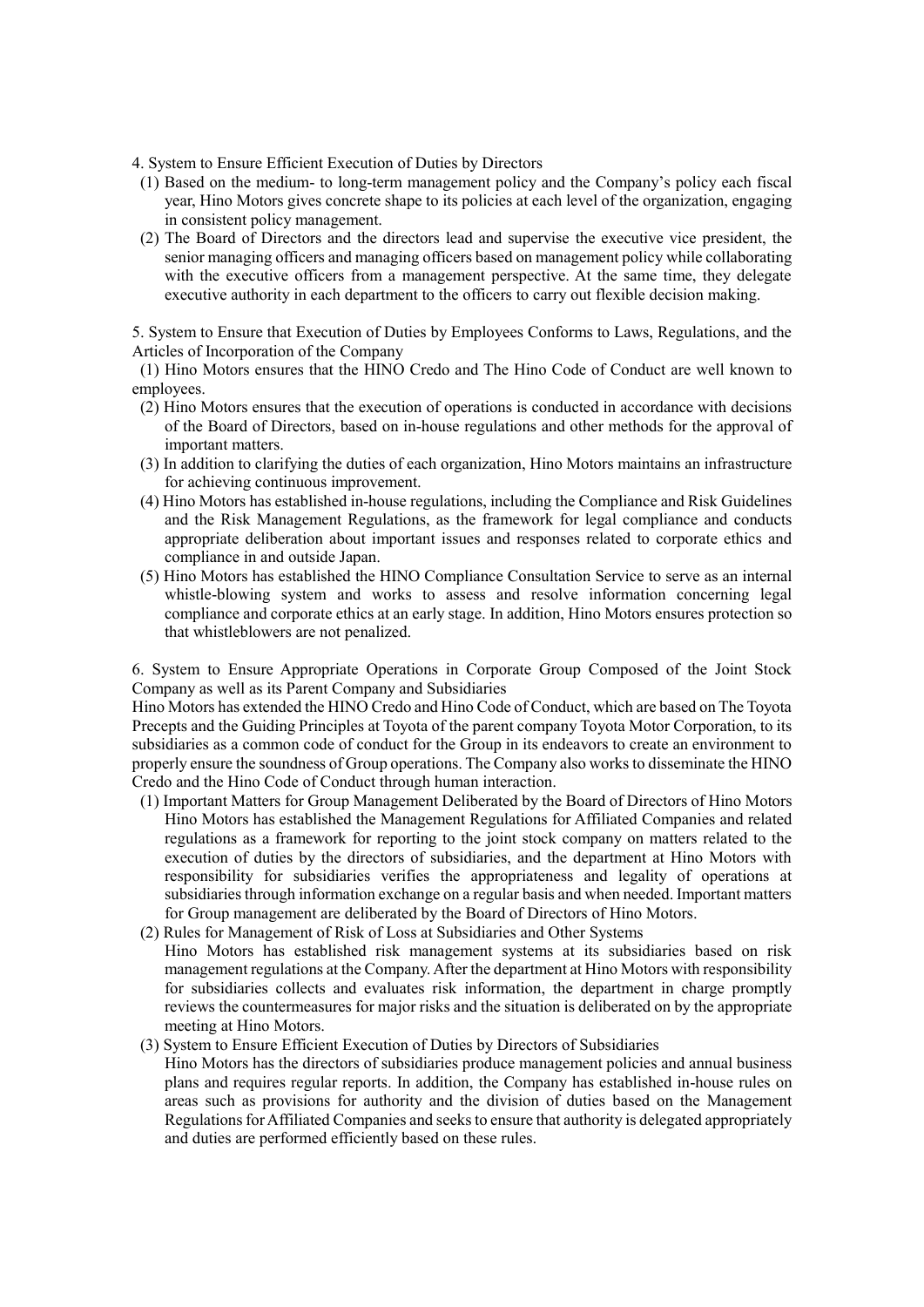(4) System to Ensure that Execution of Duties by Directors and Employees of Subsidiaries Conforms to Laws, Regulations, and the Articles of Incorporation of the Company

Hino Motors requires its subsidiaries to create a compliance system and to establish an internal reporting service. In addition, Hino Motors has established an outside reporting service for subsidiaries in Japan. The Company conducts regular inspections including a variety of audits on the state of compliance, which are reported to the Compliance and Risk Management Committee. Hino Motors provides support including the holding of training seminars and other events as appropriate for compliance staff at its subsidiaries.

7. System for Support Staff where Required by Audit & Supervisory Board Members, Independence of Support Staff from Directors, and System for Ensuring the Effectiveness of Instructions from Audi and Supervisory Board Members to Support Staff

Hino Motors assigns the appropriate number of staff to support the duties of audit  $\&$  supervisory board members. These personnel are approved in advance by the Audit & Supervisory Board or the full-time audit & supervisory board member designated by the audit & supervisory board.

8. System for Reporting to the Audit & Supervisory Board Members and System for Ensuring that Persons Making Such Reports Do Not Receive Adverse Treatment as a Result

- (1) Directors report properly on the execution of the main operations to the audit  $\&$  supervisory board members as appropriate through the department in charge. In addition, they report immediately to the audit  $\&$  supervisory board members when they discover facts likely to cause significant damage to the Company or its subsidiaries.
- (2) The directors, the executive vice presidents, senior managing officers, managing officers, and other employees report on business to the audit & supervisory board members regularly and as required on the request of the audit & supervisory board members.
- (3) The directors, the executive vice presidents, senior managing officers, managing officers, and other employees, or the directors, audit & supervisory board members or employees of subsidiaries report on business of the subsidiary regularly and as required on the request of the audit & supervisory board members.
- (4) Hino Motors has established provisions that stipulate a person who makes a report to the audit & supervisory board members shall not receive adverse treatment by reason of having made the said report, and makes these provisions well known to the directors, the executive vice presidents, senior managing officers, managing officers and other employees.

9. Policies on Handling of Expenses and Liabilities from the Execution of Duties by Audit  $\&$ Supervisory Board members

With regard to the expenses required for the execution of the duties of the audit & supervisory board members, Hino Motors makes budgetary provision for the amount considered necessary by the audit & supervisory board members. The Company also pays the expenses required for reasons that cannot be anticipated when making budgetary provisions.

10. Other Systems for Ensuring that Audits by Audit & Supervisory Board members are Conducted Effectively

In addition to having audit & supervisory board members attend the main meetings of officers, Hino Motors ensures there are opportunities for audit  $\&$  supervisory board members to view important documents and exchange information with accounting auditors regularly and as necessary.